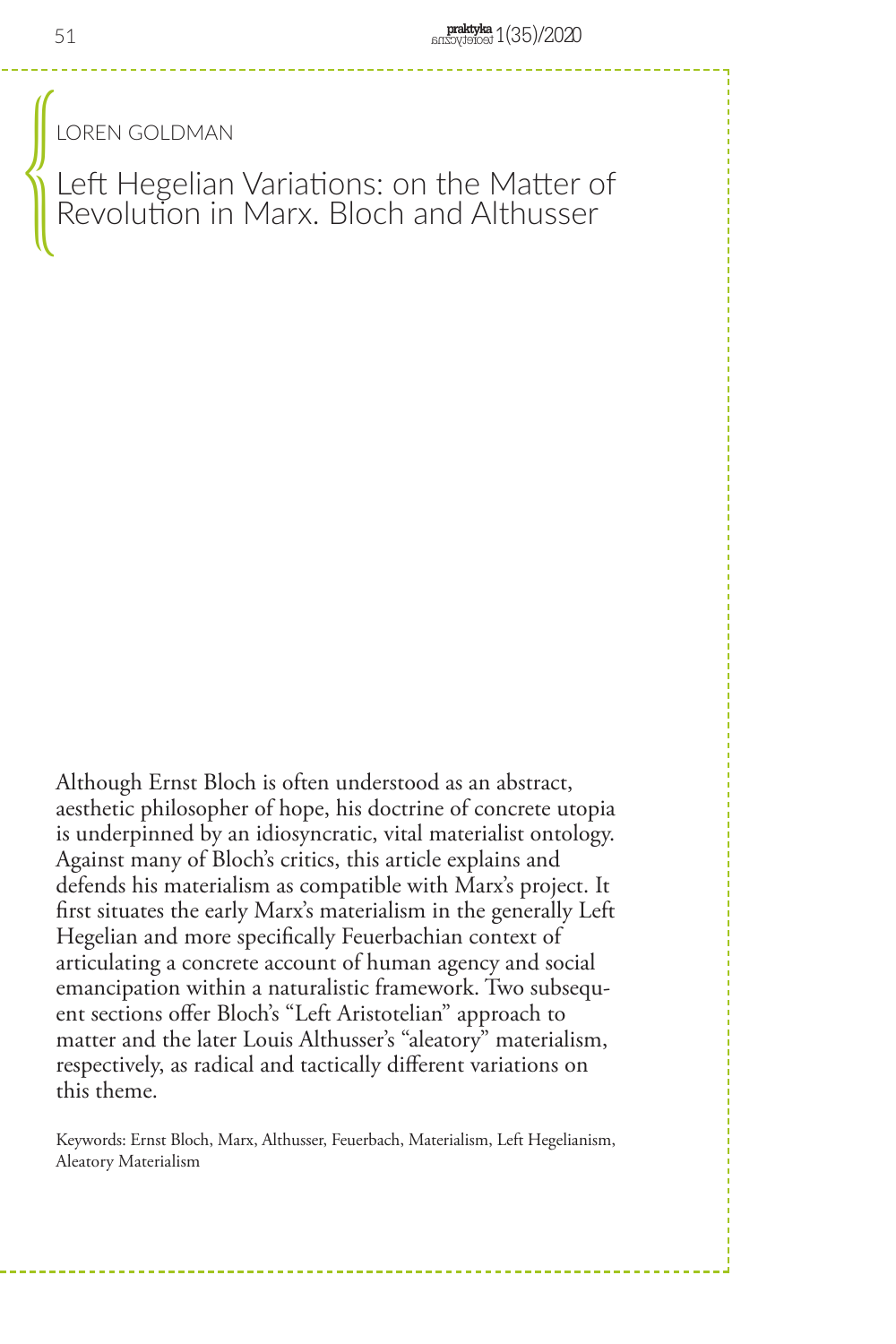# Introduction<sup>1</sup>

Ernst Bloch's utopian orientation makes it easy to overlook the materialist ontology underwriting his philosophy. Indeed, Bloch's embrace of aesthetics and religion often led to accusations of idealist mystification, despite him taking Marx as his muse.2 Bloch did not engage in detailed analyses of historical materialism, the typical site of materialist reflections in Marx's wake; instead, he offered a neo-Aristotelian vital materialism as the ontological basis for concrete utopia. While partly rooted in the subjective desire for a better world, utopia is also an objective affair for Bloch, tethered to the emergent possibilities of a world in the process of development: in his terms, the Not-Yet-Conscious of utopian aspiration has to be explained and managed in light of the Not-Yet-Existent inchoate in material reality (Bloch 1977, 13:212-242). Moreover, because utopia marks the transfiguration of history into a space of hitherto unknown genuine fulfilment, Bloch holds that matter must be able to generate novel forms out of itself. Although this ontological materialism might seem orthogonal to Marx's concerns about historical and social dynamics, Bloch considers it both consonant with Marx's insight into the world as a space of human production and necessary for Marx's aim of a world without alienation and exploitation.

Bloch's concept of matter thus serves to answer the question of how to make sense of novelty within a materialist framework. Its affinities to Marx's project run deeper still, moreover, insofar as both developed in response to the Left Hegelian problematic of explaining concrete human freedom in a world of mechanistic natural laws. For this reason, Bloch's account also echoes Marx's early "pre-Marxist" dissertation, *The* 

<sup>1</sup> This essay grew out of a paper presented at the 2018 *Ernst Bloch and the Marxist Legacy* conference at the University of Warsaw, Poland; an early version was given at the 2017 Western Political Science Association conference in Vancouver, Canada. For helpful conversations and comments, I thank Osman Balkan, Warren Breckman, Drucilla Cornell, Mihaela Czobor-Lopp, Stephen Darsley Rosie DuBrin, Jake Greear, Andrée Hahmann, Karolina Jesień, Adam Klewenhagen, Susanna Loewy, Cat Moir, Hadass Silver, Troels Skadhauge, Monika Woźniak, the Warsaw conference participants, and three anonymous reviewers for *Praktyka Teoretyczna*.

<sup>2</sup> Within Marxism, "utopian" can be a dirty word, applied to aspirations untethered to "scientific" social theory; see Engels 1977 and Marx and Engels 2000, 245-272. For criticisms of Bloch as mystified, from Max Scheler, Max Weber, Siegfried Kracauer, Theodor Adorno, and Max Horkheimer, resp., see Wiggershaus 1994, 65, 69; Bouretz 2010, 427; and Adorno and Horkheimer 1994, 415, 539.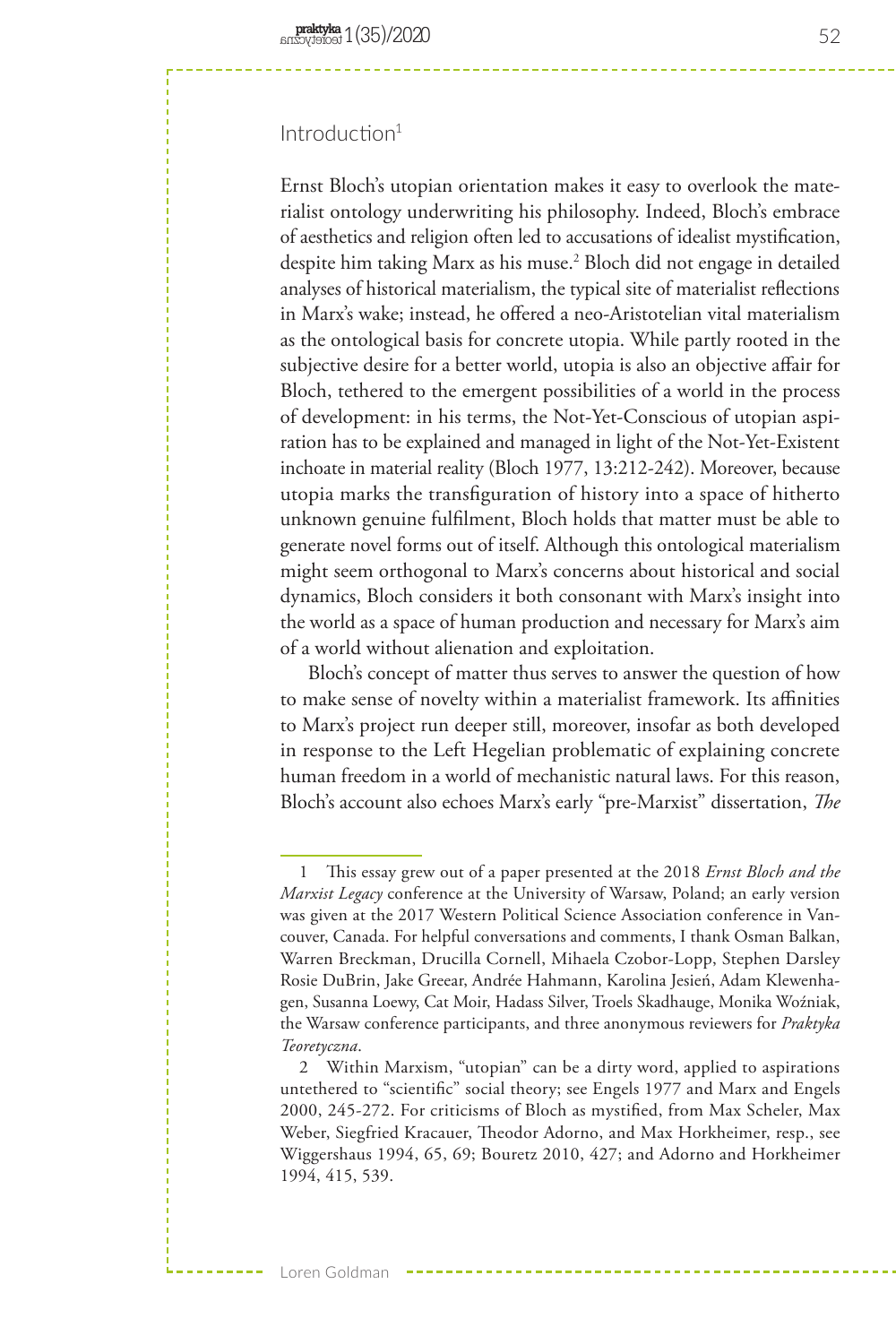*Difference Between the Democritean and Epicurean Philosophy of Nature*, a work that similarly turns to ancient philosophy in order to articulate modern emancipatory prospects.3 To be sure, Bloch's vital concept of matter is idiosyncratic, and it is important to recognize that he means it not as the be all and end all of Marxist materialism; rather, it is meant as a contribution to what he called Marxism's "warm stream" of prophetic vision, in contrast to its "cold stream" of sober analysis.<sup>4</sup> Bloch's materialism aims not only to generally create space for human agency in a naturalist worldview, but to do so specifically as a complement to deterministic models of Marxism. Insofar as Bloch intends his philosophy of matter to enable the creation of new possible futures, it should be read as a conceptual cousin to the later Louis Althusser's "aleatory materialism," which likewise reconstructs ontology for the purpose of spurring revolutionary action.

The first section of this article presents the early Marx's ontological materialism along with the Left Hegelian background with which Marx was engaging. The second section introduces Bloch's "Left Aristotelian" understanding of matter, drawing primarily on *Avicenna and the Aristotelian Left* and *Das Materialismusproblem*. The third section turns to Althusser's aleatory materialism as presented in *Machiavelli and Us* and the essays in *Philosophy of the Encounter*. As we shall see, Bloch and Althusser offer related yet surprisingly and even radically different —variations on the Left Hegelian theme of modern concrete freedom.

## Theme: Marx and Left Hegelian Ontology

Marxist materialism is mainly associated with historical materialism, the view that takes production to be the essential basis of human existence and sees class struggle within various economic modes of production as the motor of progress (See, e.g., Marx 2000, 424ff.; Shaw 1991). This analytical frame is often tethered to a greater set of ethical claims concerning the poverty of life in the capitalist mode of production and a teleological philosophy of history pointing towards the eventual realization of an equitable, classless society that facilitates human flourishing. Bloch, however, had relatively little interest in the complexities

<sup>3</sup> Not because of a direct influence, however, for Bloch's "Epicurus and Karl Marx," a pithy discussion of Marx's *Dissertation*, appeared in 1967, three decades after he had composed most of his writings on speculative materialism; see Bloch 2018, 153-158.

<sup>4</sup> Bloch 1977, 15:141; see Mazzini 2012.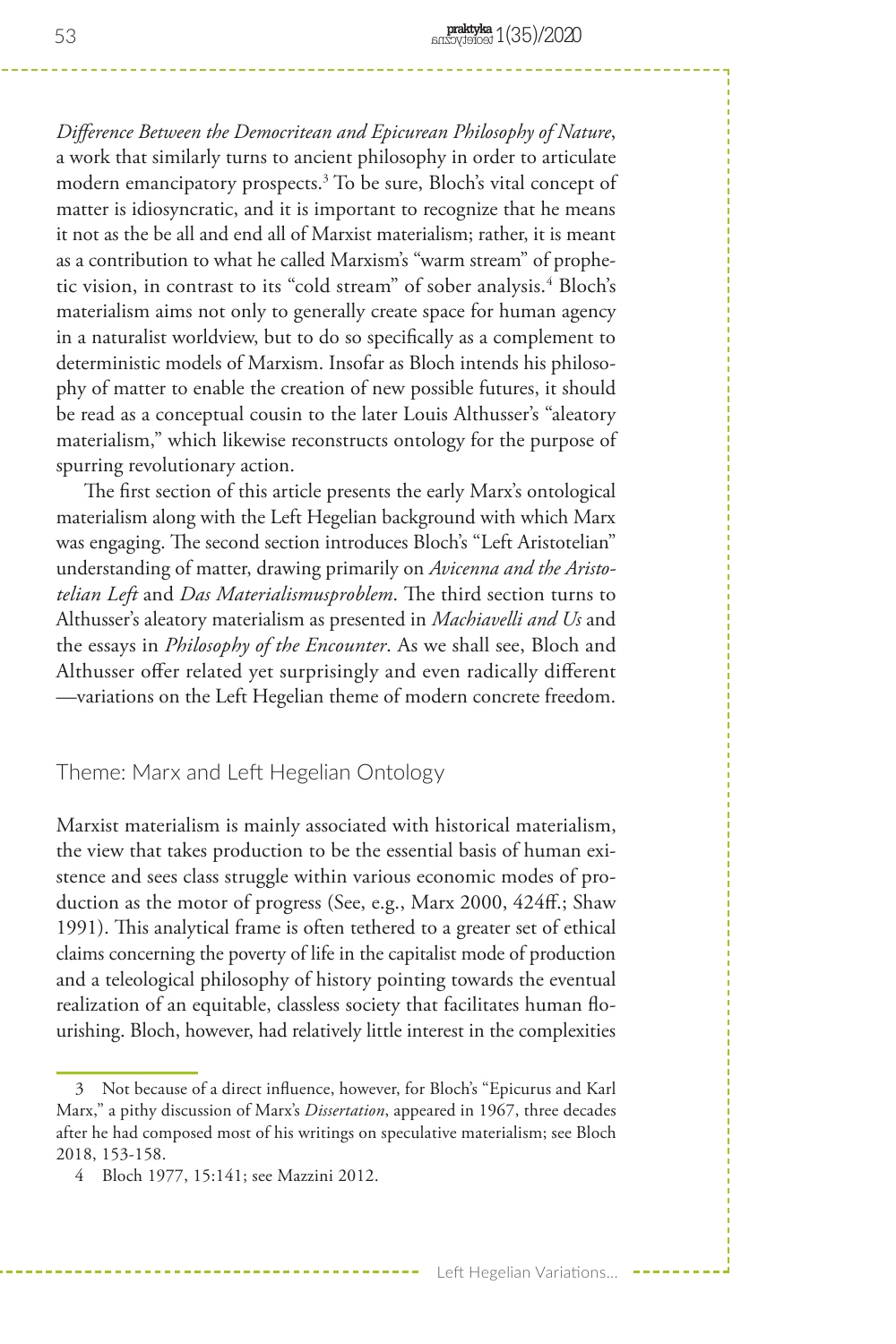of Marx's historical materialism; indeed, one can search his work in vain for extended treatments of wage labor, property rights, and forces or relations of production, for example. While Bloch took Marx's ethical vision to heart and used his analytical frame to distinguish concrete from abstract hopes, his textual debts to the latter emphasize the centrality of human activity in producing the social world and hence potentially transforming it into utopia.

The essays comprising *On Karl Marx* (Bloch 2018), a 1968 collection his previously published writings,<sup>5</sup> reveal the tenor of Bloch's borrowings. Amid some 150 pages of commentary on Marx's student days, the "Theses on Feuerbach," the "Dialectics of Idealism," and Epicurus, to name but a few of the topics he addresses, Bloch confines his discussions of historical materialism proper to several pages in two of the volume's nine chapters;6 instead, he mainly focuses on Marx's naturalization of *Geist*  in the shape of humans working together to freely direct their own development. For Bloch, a thinker who posited flashes of light as the glimpses of our possibilities in the darkened moment, Marx was (as an 1843 engraving famously portrays him) akin to Prometheus gifting humanity fire, offering the power to illuminate our world. The "Theses on Feuerbach" drew Bloch's attention in particular and provide the subject of his most extensive reflections on any aspect of Marx's philosophy. As Bloch puts it, by anchoring human consciousness in matter, the "Theses" reveal that "[w]orking man, this subject-object relation living in all 'circumstances,' belongs in Marx decisively with the material base; even the subject in the world is world" (Bloch 1977, 5:303; Bloch 1986, 262).<sup>7</sup> For Bloch, the lesson of the "Theses" is the ultimate lesson of Marxism *tout court*: "The truly total explanation of the world from within itself, which is called dialectical-historical materialism, also posits the transformation of the world from within itself" (Bloch 1977, 5:310; Bloch 1986, 267). For understanding Bloch's ontology, the title of *The Principle of Hope*'s concluding chapter is indicative: "Karl Marx and Humanity; Stuff [*Stoff*] of Hope." The insight of Marx's materialist vision

As Bloch puts it, by anchoring human consciousness in matter, the "Theses" reveal that "[w]orking man, this subject-object relation living in all 'circumstances,' belongs in Marx decisively with the material base; even the subject in the world is world" (Bloch 1977, 5:303; Bloch 1986, 262).

<sup>5</sup> This collection is not, as it incorrectly indicates, taken from The Principle of Hope, but from various works, primarily Bloch 1977, vol. 10.

<sup>6</sup> The occasions of these chapters, moreover, seem to have demanded acknowledgement of both Marx's economism and his humanism; Chapter 6, "The University, Marxism, and Philosophy," is Bloch's inaugural 1949 lecture at the University of Leipzig (DDR), and Chapter 9, "Upright Carriage, Concrete Utopia," is a 1968 speech in Trier (BRD) commemorating Marx's 150<sup>th</sup> birthday.

<sup>7</sup> In citing The Principle of Hope, I give paginations of both the original German text (Bloch 1977, Vol. 5) and the corresponding English translation (Bloch 1986); most translations have been emended.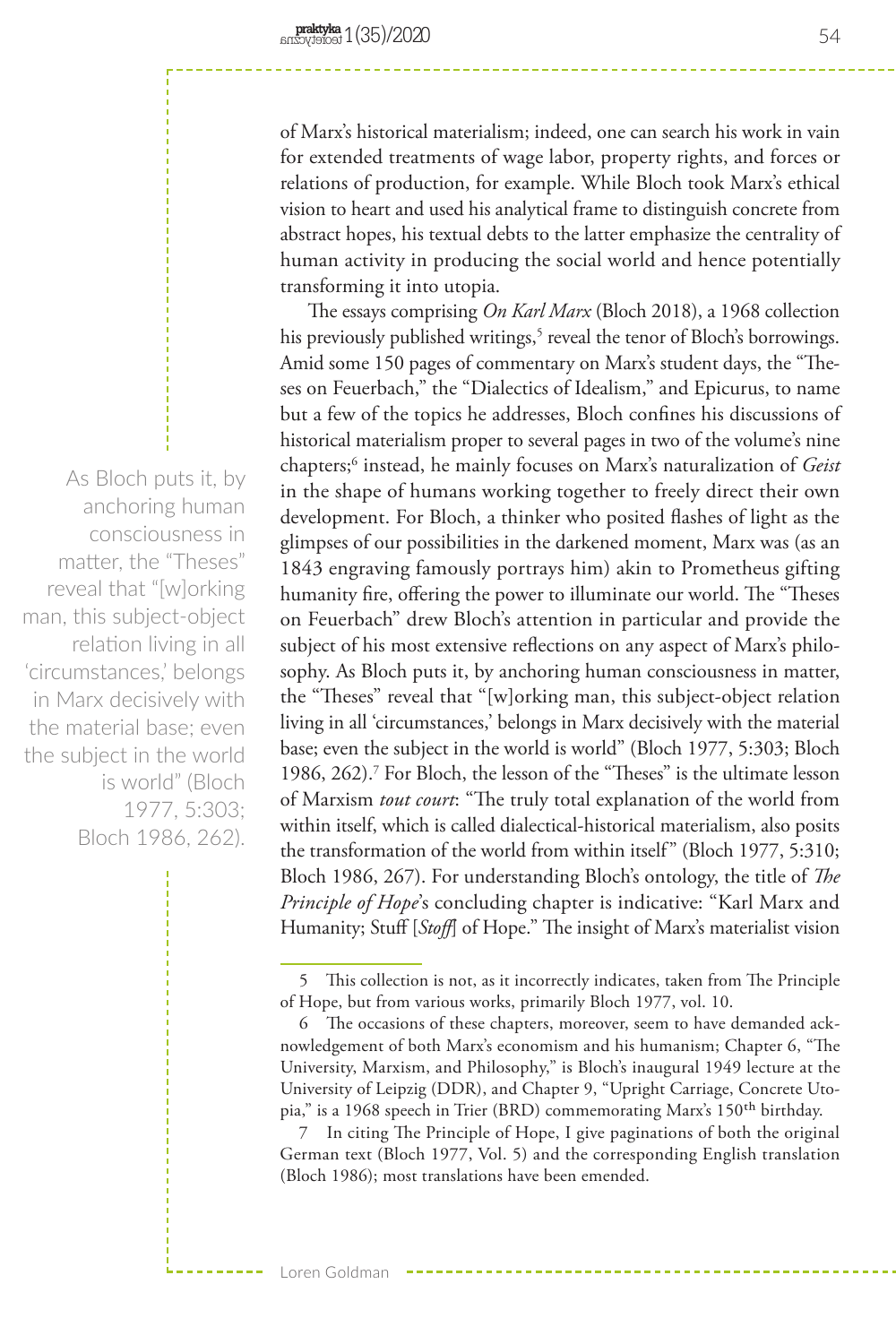lies in its description of human production as the motor of History, revealing humanity to be the matter (*Stoff*) out of which the future dawns.

Seen in this light, Bloch's materialism speaks to the Left Hegelian tradition in which Marx himself operated, a tradition that sought to explain the genesis of transcendent ideals within an immanentist and thoroughly materialist framework. The chief thinker in this regard is Ludwig Feuerbach, who argued that the Idealist philosophy of Hegel and his followers had misidentified the nature of God. According to Feuerbach, Hegel had claimed that all appearances in the world were in fact manifestations of *Geist*, or Spirit, unfolding across history, whose final form (or "Idea") would be achieved when its vessels realized themselves as freedom incarnate, as self-aware vehicles of autonomous spirit.<sup>8</sup> Along with other Young Hegelians like Bruno Bauer and Arnold Ruge,<sup>9</sup> Feuerbach sought to demystify Hegel's notion of *Geist*/God. As such, he deflated God to a projection of human activity: "What man calls Absolute Being, his God, is his own being" (Feuerbach 2012a, 102). For Feuerbach, the "God" or "Absolute" that is the ultimate subject in Hegel's philosophy is in fact the predicate of the true subject, humanity: humans reify their own highest qualities and aspirations and subject themselves to this displaced essence as a power over against and above them. Feuerbach then set as his task the demystification of this process, for "[m]an has objectified himself, but he has not yet recognized the object as his own essential being" (Feuerbach 2012a, 110).

Feuerbach's critical purpose was not to destroy religion, but to unmask it as a human creation that hypostatizes the best "I-Thou" relationship, thereby anchoring the idealism of theology in the materialism of sensuous life, of practical human relations. Demystifying religion in this way means grasping that its true end of realizing humanity's ideal qualities can only be genuinely realized in concrete life. Feuerbach therefore called for a new theoretical orientation that transcends both theology and philosophy, writing that "[p]*hilosophy must again unite itself with natural science, and natural science with philosophy*" (Feuerbach 2012b, 172). In a passage replete with Hegelian language, Feuerbach claims that his new philosophy

is *the idea realized – the truth* of Christianity. But precisely because it contains within itself the *essence* of Christianity, it abandons the *name* of Christianity.

<sup>8</sup> This is a wildly compressed statement of Hegel's philosophy of history; see, e.g., Hegel 1975, 46.

<sup>9</sup> For an excellent overview, see Breckman 2019.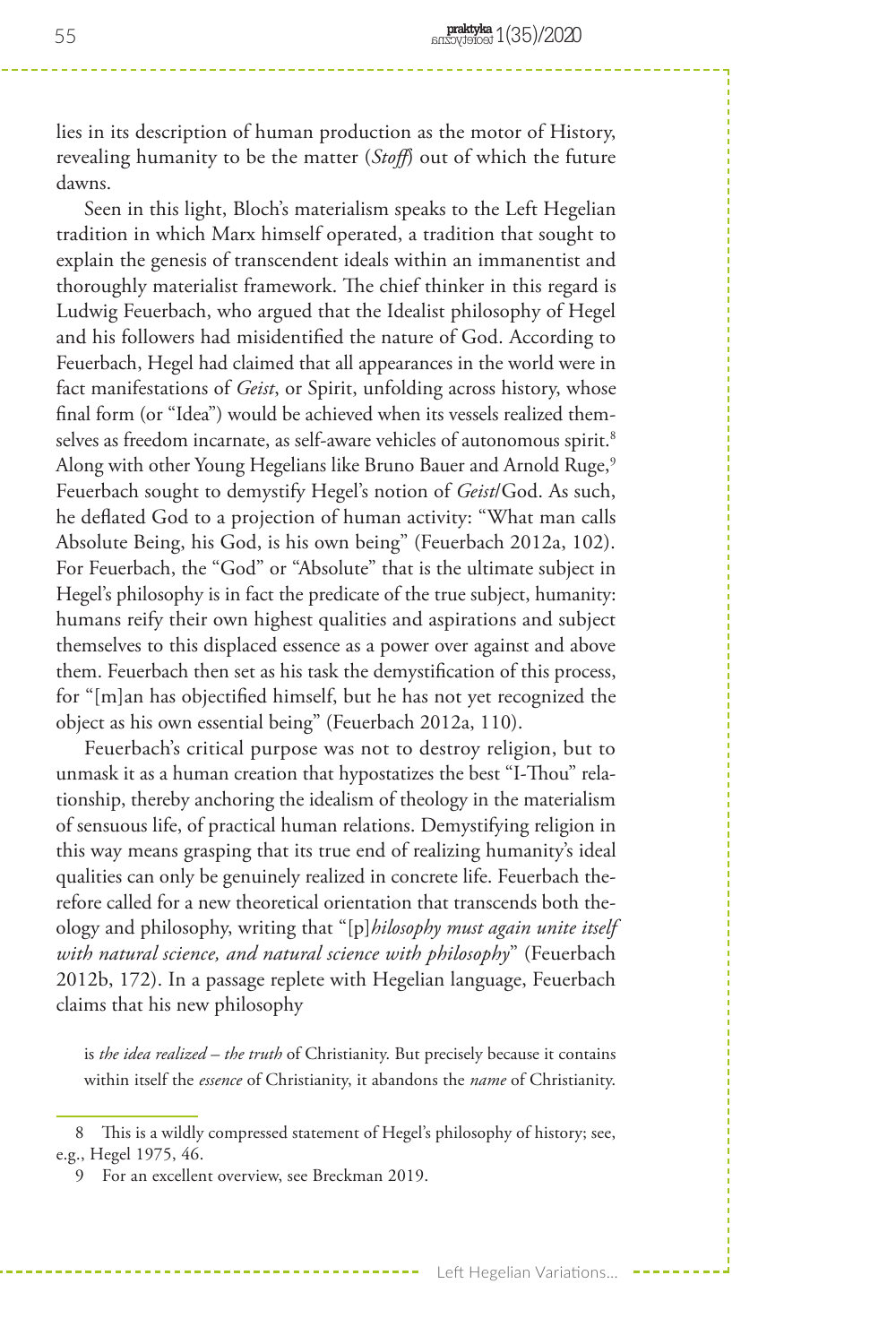Christianity has expressed the truth only *in contradiction to the truth*. The pure and unadulterated truth without contradiction is a *new truth*—a *new, autonomous deed* of mankind. (Feuerbach 2012b, 173)

Christianity, and by extension religion in general and *Geist* itself, is exposed as the idealized hypostatization of humanity's capacity for concerted action.

Feuerbach's impact on his younger contemporaries was profound. Nearly fifty years later, Engels recalled that, "[e]nthusiasm was general; we all became Feuerbachians" (Engels 1974, 18). For Engels, Feuerbach sounded the death-knell of Idealism, showing that Hegel's system was an inverted form of materialism in which nature became "merely the 'alienation' of the absolute idea" (Engels 1974, 24; 17-18). The ontology of matter consequently became a topic of serious philosophical concern, for Feuerbach had demonstrated that it "is not a product of mind, but mind itself is merely the highest product of matter" (Engels 1974, 25), a claim Engels himself appropriated in his *Dialectics of Nature* (Engels 1990, 327). Furthermore, Feuerbach's bringing of Hegel down to earth was not a return to the mechanistic concept of matter; rather, he enabled the embrace of matter as something in motion, with a past, present and future, as something "developing in a historical process" (Engels 1974,  $26-27$ ).<sup>10</sup>

Feuerbach's later work went deeper into this alliance of philosophy with natural science, as he sought to explicate the emancipatory implications of this focus on sensuousness. Indeed, the *Essence of Christianity* and *Principles of the Philosophy of the Future* are both animated by a kind of religiosity, crystallized in Feuerbach's metaphysical conception of the "species-essence" of humanity's infinite potential for goodness that he saw as mystified by Christianity (Feuerbach 2012a, 97). Although the idea of a human essence was put to great use by Feuerbach and others (including Marx in the *Economic-Philosophic Manuscripts*), it also received vociferous criticism – the radically individualist Max Stirner, for example, saw in it the specter of Idealism, the vestiges of the bad-faith

<sup>10</sup> Engels also offers that three scientific developments after Feuerbach necessitated and accelerated a new conception of matter: the discovery of the cell, which meant that "organisms can change their species and thus go through a more than individual development"; a concomitant transformation in the notion of energy according to which it became considered "manifestations of universal motion" such that "the whole motion of nature is reduced to th[e] incessant process of transformation from one form into another"; and, finally, the Darwinian idea that "the stock of organic products of nature surrounding us today, including mankind, is the result of a long process of evolution…" (Engels 1974, 46; 65ff.).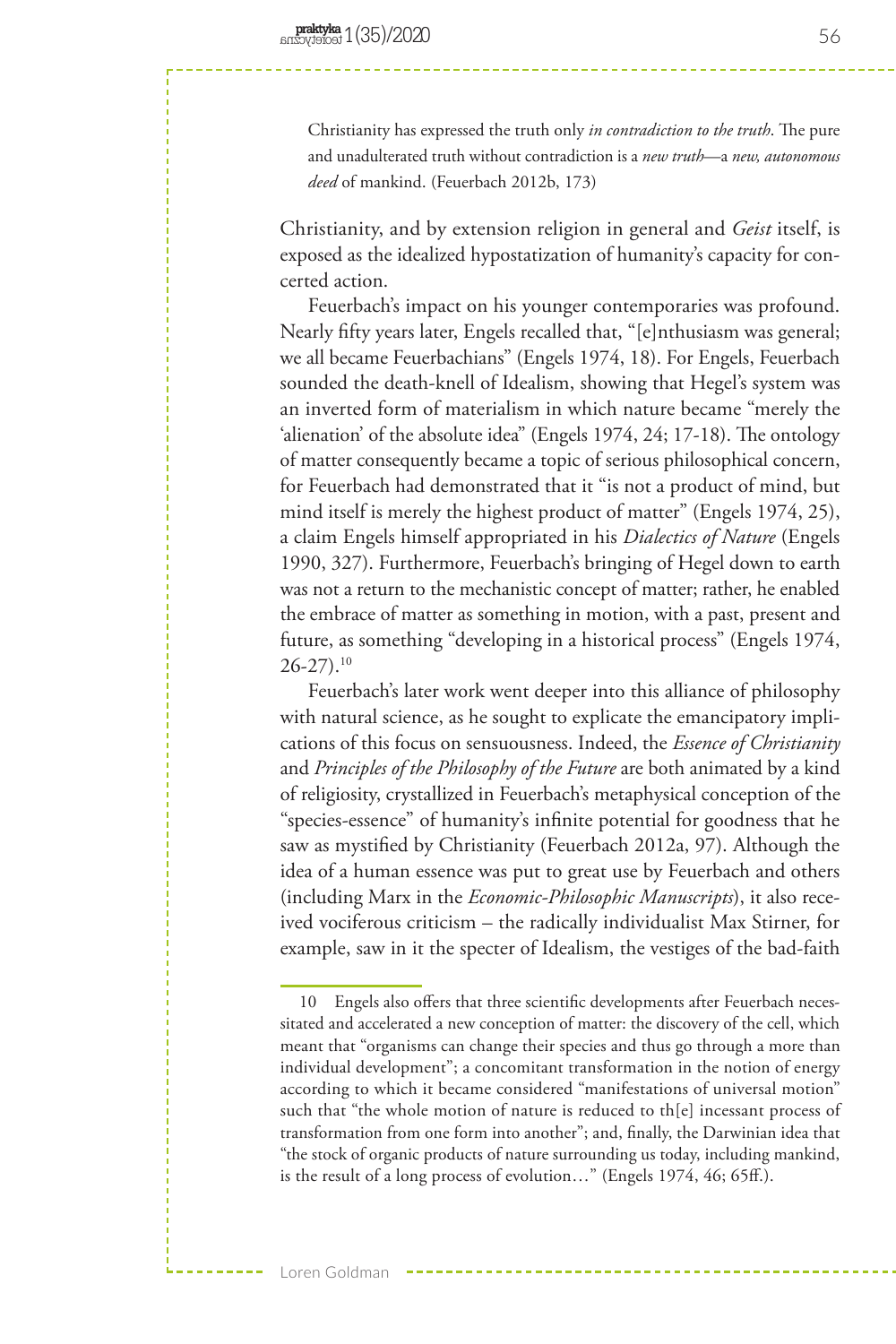projection Feuerbach himself criticized in Hegel (Stirner 1995, 33-35). Perhaps as a result, Feuerbach subsequently stressed the concrete basis of human ideals in their biological and practical activities. As he explained in his 1848-49 *Lectures on the Essence of Religion*, "that upon which mankind knows itself to be dependent is… *Nature, an object of the*  senses" (cited in Schmidt 1973, 155).<sup>11</sup> This stress on his thought as a contribution to the philosophy of nature, an "anthropological materialism" that ostensibly overcame the dualism of body and soul, puts paid to the accusation of Feuerbach being a traditionally religious thinker, despite himself. Indeed, Feuerbach therefore claimed to his own satisfaction that,

I negate God, which means to me: I negate the negation of humans; I replace the illusory, fantastic, heavenly position of the human – which in actual life necessarily amounts to the negation of the human – with the sensory, real, and consequently necessarily political and social position of the human. The question of the existence or non-existence of God is thus for me only the question of the existence or non-existence of the human. (cited in Schmidt 1973, 7-8)

The upshot of Feuerbach's thought was to turn the philosophical sights of those initially attracted by Hegelianism away from heaven and towards the earthly creatures who imagined it.

Marx's famed inversion of Hegel, the discovery of "the rational kernel within the mystical shell" of the latter's system (Marx 1990, 103), has its origin in Feuerbach's critique of Hegel's religion. Feuerbach's emphasis on Idealism's basis in concrete, practical activity, not to mention his later insistence that materialism and anthropology are one and the same, reduces all of existence to a natural foundation. Moreover, taken to its logical conclusion, Feuerbach's work pushes towards a central debate of late 19th century letters that elicited contributions from Engels and Lenin (See Engels 1969; Engels 1990; Lenin 1972) as well as non-Marxist philosophers like Hermann Lotze and Ludwig Büchner, namely the so-called "materialism debate" concerning the capacity of matter to self-generate, a controversy that revisited the determinism/ freedom and theism/pantheism controversies of the 18th century in the language of modern science (See Beiser 2014, ch. 2).

Like Engels, the young Marx was enthusiastic about Feuerbach's transformation of Hegel. He was, moreover, primed for its reception. In 1841, the year Feuerbach's *Essence of Christianity* appeared, Marx

<sup>11</sup> See Nikolay Chernyshevsky's discussion of Feuerbach, cited in Schmidt 1973, 159-160.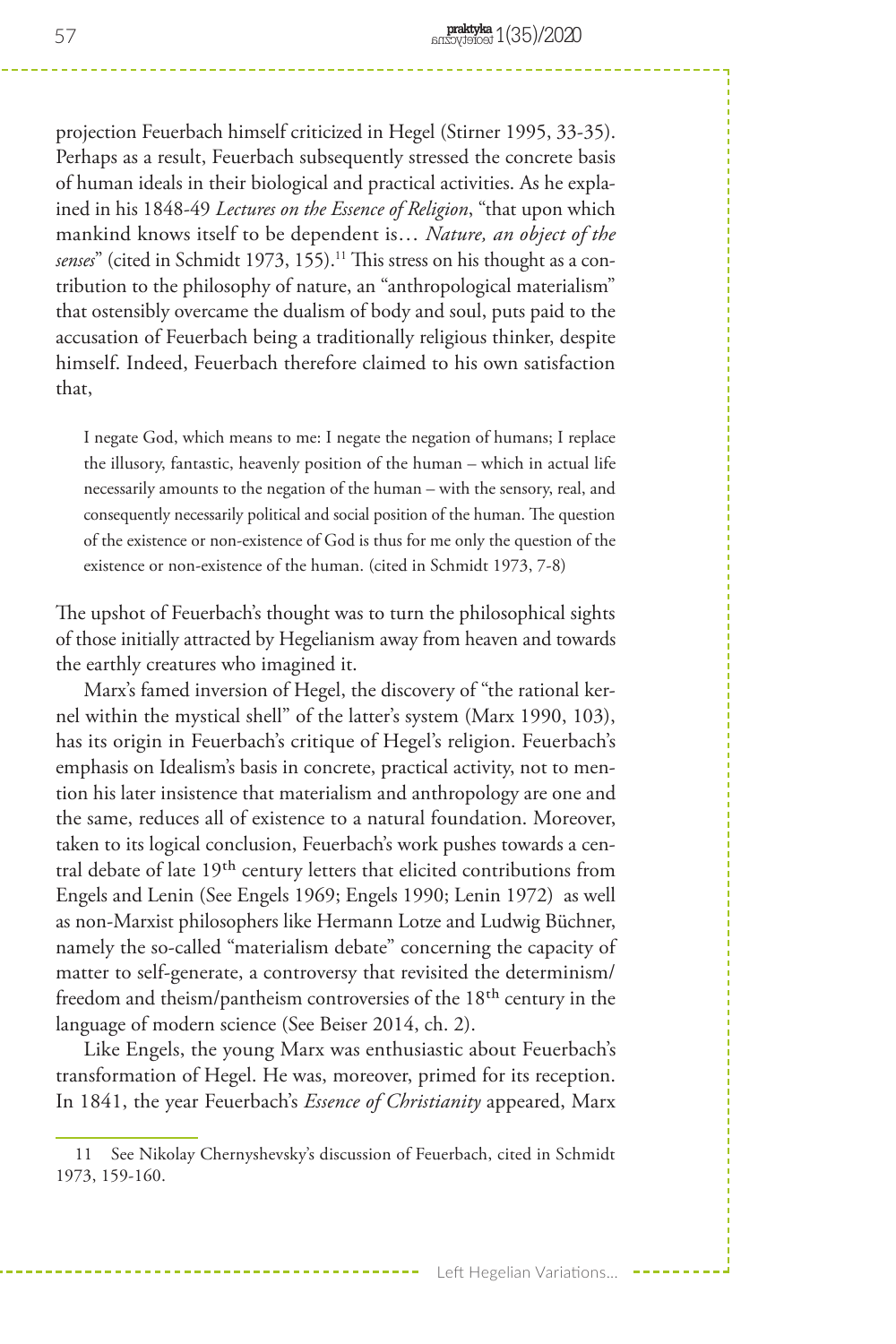While this apparently simple difference between explaining the movement of individual phenomena might seem to be of little consequence, Marx holds that it entails an enormous difference in the possibility of freedom, and consequently the possibility of bringing new things into being.

completed a doctoral dissertation under Bruno Bauer's supervision on the philosophy of nature in Democritus and Epicurus in which these ancient thinkers act as proxies for competing camps of Hegel's followers.12 In *The Difference between the Democritean and the Epicurean Philosophy of Nature*, Marx distinguishes the two schools in terms of the role necessity and accident-cum-spontaneity plays in each (Marx 2006, 103ff.). Both Democritus and Epicurus, he explains, were thoroughgoing materialists insofar as they held that matter alone comprises the universe. Citing Seneca and Diogenes Laertius, Marx writes that while both philosophers claimed that all matter was falling in a void, Democritus's perspective was determinist whilst Epicurus allowed for unexpected developments. To use the language of the Epicurean Lucretius, a falling atom may experience a spontaneous "swerve" [Lat: *clinamen*] from its straight path (Lucretius 2007, II: l. 243). In Marx's words, as "the atom frees itself from its relative existence, the straight line, by abstracting from it, by swerving away from it; so the entire Epicurean philosophy swerves away from the restrictive mode of being wherever the concept of abstract individuality, self-sufficiency and negation of all relation to other things must be represented in its existence" (Marx 2006, 115). While this apparently simple difference between explaining the movement of individual phenomena might seem to be of little consequence, Marx holds that it entails an enormous difference in the possibility of freedom, and consequently the possibility of bringing new things into being. Marx signals this grander interpretation in the passage above when he describes the physical, spontaneous swerve metaphorically as an "abstraction" away from the straight path, paralleling Feuerbach's language of the human species-essence as the capacity to reflect and abstract from the givenness of a particular situation: humans, unlike other animals, can separate themselves from the present and imagine a different world. In this light, Seneca finds an ethical lesson in Epicurus, whom he cites as saying, "[i]t is wrong to live under constraint, but no man is constrained to live under constraint" (Marx 2006, 103; see Seneca 1917, 71). For Marx, the swerve of atoms, this abstraction from their straight path, is "the first form of self-consciousness" (Marx 2006, 117). Furthermore, Marx makes the ostensible (although by no means *willed*) freedom of the swerve an index for the human capacity to build autonomous social relations, for its ultimate consequence is the ability

Loren Goldman

<sup>12</sup> For details of the historical context, see McLellan 1972, 74-93, and Breckman 1999, 259-271.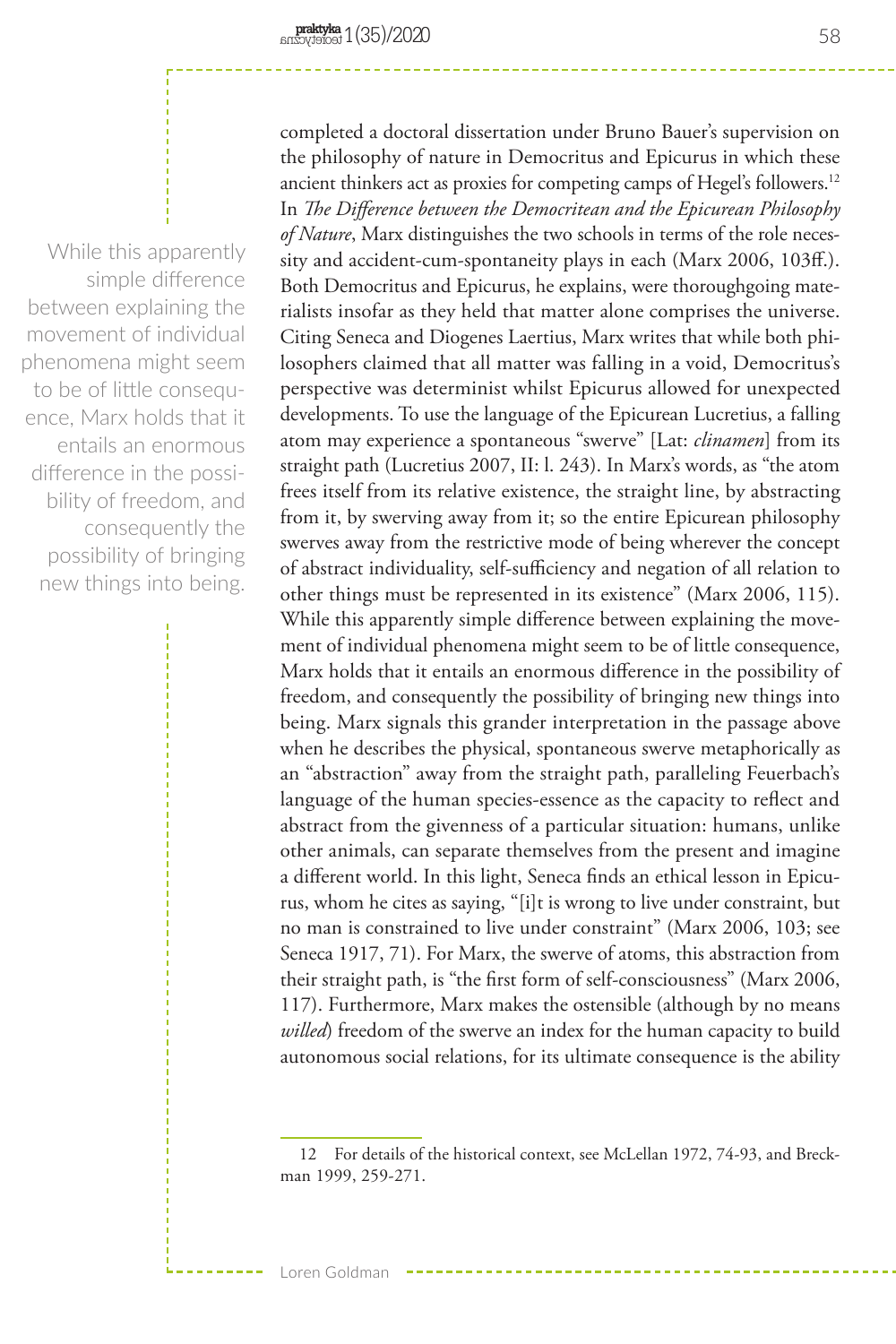to make friendships and covenants (Marx 2006, 118).<sup>13</sup> For Marx, then, Epicurus reflects the first glimmers of absolute consciousness (Marx 2006, 145), the first hint, that is, of the eventual realization of *Geist* as the Idea of freedom.

Marx's early foray into the philosophy of matter in his dissertation highlights two points that occupy later discussions of important matters, both concerning alternatives to determinism within a materialist framework. The first is how chance can exist in a world of material determinism; the second is how new things can come into being, or – to use a Kantian distinction – how the spontaneous causality of freedom comports with the mechanistic logic of nature. Marx holds that the swerving atoms of Epicurus make sense of both possibilities. It is worth recognizing that Marx is focused on physical aberrations in atomic trajectories, and that the accumulation of tiny swerves ultimately leads to freedom as an emergent property. Taken together, this possibility of aleatory activity within matter (between atoms) and the emergent possibility of freedom secure the material bases for believing that the higher-level social activity can be directed after a fashion. Both become significant topics in the materialisms of Bloch and Althusser.

## First Variation: Bloch's Dialectical Matter

Bloch calls his ontological approach "speculative materialism," a moniker drawn from Hegel, whose speculative method, Bloch explains, works "through concrete concepts in opposition to mere abstract concepts of reflection" (Bloch 1977, 7:471).<sup>14</sup> By describing his approach as speculative, Bloch resists "limiting materialism to the realm of mechanical necessity," thereby leaving "an unfinished opening of the content of materialism to the realm of freedom" (Bloch 1977, 7:456). As the thinker *par excellence* of utopia, the problem Bloch faces parallels the problem facing Marx in the dissertation, namely how, on purely naturalistic grounds, we may envision the possibility of freedom *cum* radical difference.

Utopia is a concept that by definition (*u-topos*; "no-place") transcends the world. While Bloch's notion of utopia is transcendent, it is not metaphysically so. Rather than transcending material reality, full-stop,

<sup>13</sup> Marx follows Diogenes Laertius; see Diogenes Laertius 1925, X:150.

<sup>14</sup> On speculative materialism, see also Holz 2012, Moir 2013, and Moir 2019.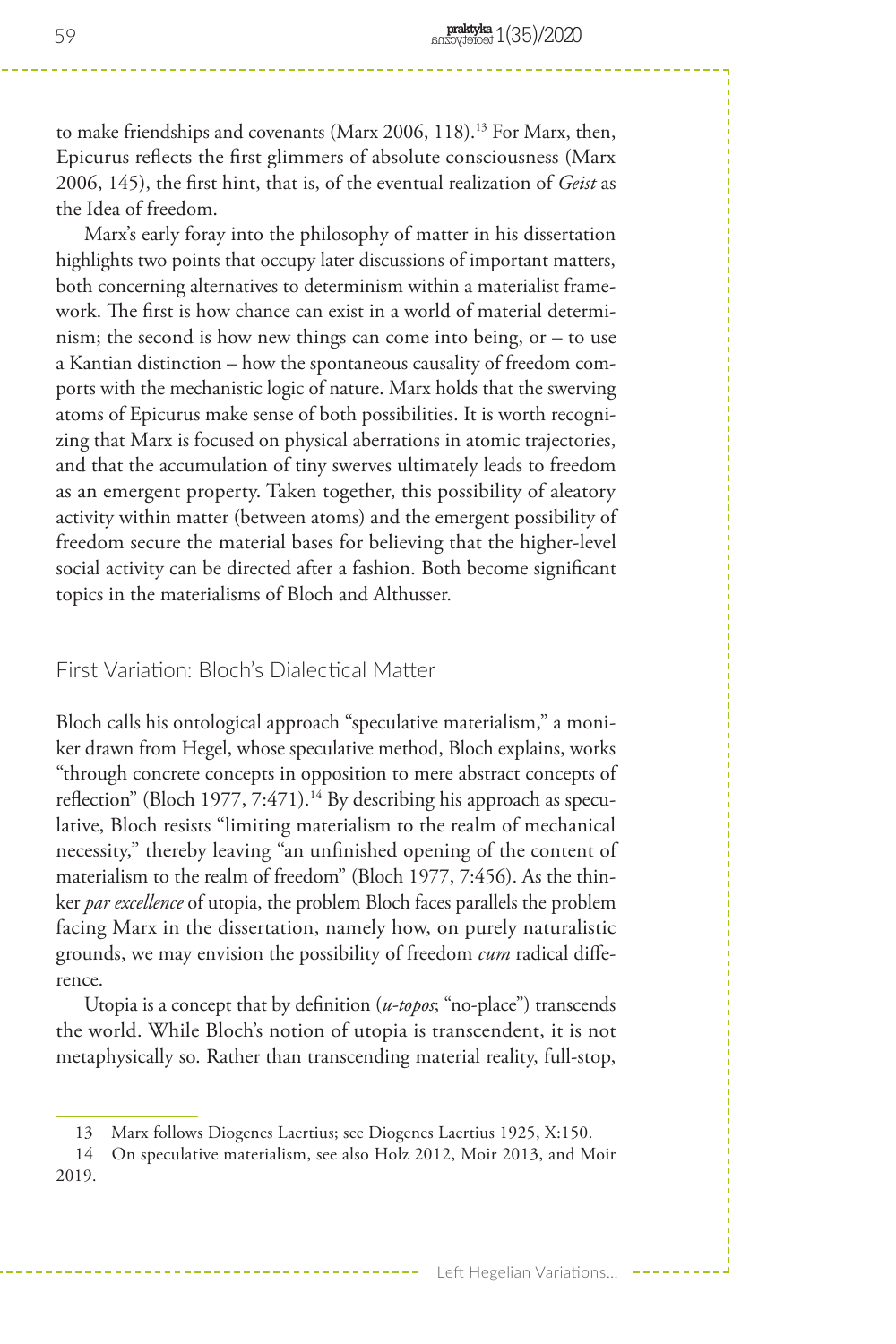Bloch suggests a "transcending without any heavenly transcendence" (Bloch 1977, 5:1522; Bloch 1986, 1288), acknowledging that the realization of utopia would be radically different from the present world, but must still be *of* this world. To capture this qualitative difference, he distinguishes two types of novelty. On the one hand, there is *Neue*, good old-fashioned newness in a temporal or quantitative sense, the most recent or next iteration of an existing thing – a "new" car or a "new" recording of Puccini's *Tosca*, say, or Poulenc's *Flute Sonata*. On the other hand, Bloch introduces the category of *Novum* to denote the sort of qualitative novelty a genuine rupture with present social relations utopia would entail (Bloch 1977, 13:228; see Siebers 2012). This *Novum* marks a rupture with current evaluative categories; as Paul Ricoeur noted, hope's logic is absurd (Ricoeur 1970, 58). Absurdity and impossibility are not the same, however, and Bloch stresses the ultimately realistic nature of his enterprise. As he writes in *The Principle of Hope*, "[t]*here is no realism worthy of the name if it abstracts from this strongest element in reality, as an unfinished reality*" (Bloch 1977, 5:728; Bloch 1986, 624,). As a utopian cipher, *Novum* becomes *Ultimum*, the highest end of history, the ideal of human self-realization, "a total leap out of everything that previously existed" (Bloch 1977, 5:233; Bloch 1986, 203).

To this end, Bloch borrows terms from Hegel to distinguish between "abstract" and "concrete" utopia (Bloch 1977, 8:29). Abstract utopias are "not mediated with the existing social tendency and possibility," a category into which fall most of history's utopian projects, as well as the utopian socialisms attacked by Marx and Engels (Bloch 1977, 13:95).15 Bloch's preferred notion of concrete utopia draws on an awareness of reality's underlying tendencies, a technical term in his work defined as "the energy of matter in action," with which he aims to convey Aristotle's notion of entelechy (Bloch 1977, 7:469; See Aristotle 1984, 1048a30-2; Moir 2019, 128-129.). Abstract utopias *cannot* exist, for there is no connection to real possibilities in the world. Concrete utopias, by contrast, do *not yet* exist but eventually *may*. Abstract and concrete utopias thus typify different sorts of possibility (Bloch 1977/1986, ch. 18). The former may possess formal logical possibility and may accord with the present boundaries of what is understood to be possible, while the latter possess "Real possibility," which involves both a recognition of the power of human agency as well as matter's latent tendencies. Put otherwise, the Real possibility of concrete utopia involves the creation of new possibilities that are drawn out of the world by dint of human action.

Loren Goldman

<sup>15</sup> On utopian socialism, see n. 2 above.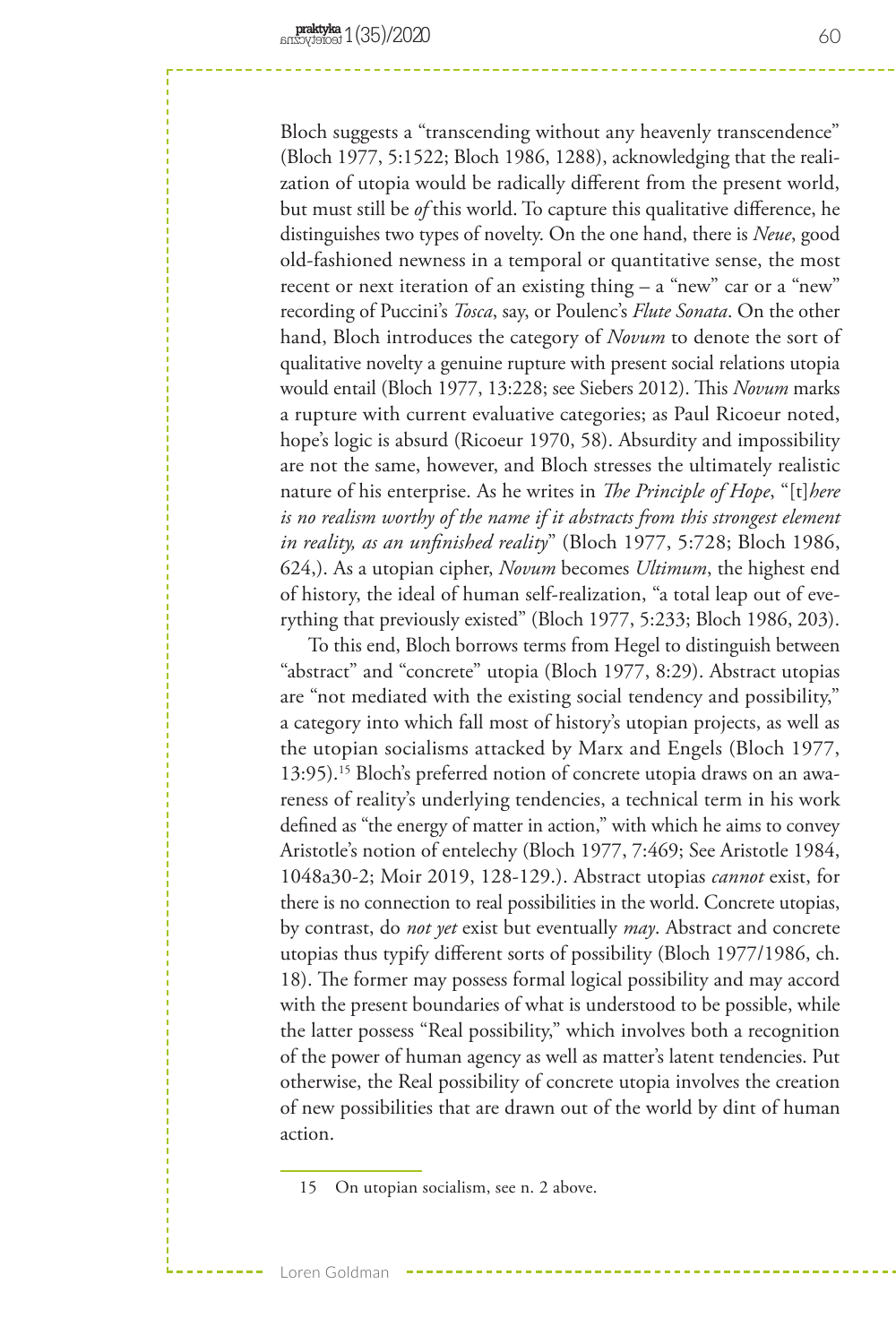The philosophy of matter enters the frame as the ontological basis for the Real possibility, and Bloch extends the stakes of the debate between mechanicism and spontaneity from freedom in general to the prospect of a radically different future. Like Marx, Bloch finds determinist naturalism oppressive. As he puts it, "[m]echanical materialism can have no utopia. Everything is present in it, mechanically present" (Bloch 1988, 12). Concretely utopian thought presumes that the world may be radically different than it now is, and such naturalism requires that we not take recourse to "abstract," magical thinking. For Bloch, a utopianism that remains naturalistic requires a non-mechanistic concept of matter that permits us to imagine the *Novum* as not-yet rather than impossible, whatever the present state of knowledge might suggest to the contrary. Therefore, only a notion of matter as dynamic allows "new shoots and new spaces for development" (Bloch 1977, 5:226; Bloch 1986, 197).

## Neo-Aristotelian Materialism

Bloch calls his dynamic conception of matter "neo-Aristotelian."16 For Aristotle, all things are compounds of matter and form; the former provides the material (say, wood or metal), and the latter providing the essence (say, chairness or bedness) (Aristotle 1984, 1032b1-2). A closely linked distinction concerns potentiality (*dynamis*) and actuality (*energeia* or *entelecheia*); matter exists in a state of potentiality – it has the capacity to become many things – which attains actuality when combined with form.17 Bloch finds in Aristotle's *dynamis* structured and unstructured types of potentiality, differentiated by their capacity to receive form. The first, structured type of potentiality, *kata* to *dynaton*, Bloch renders as "*Nach-Möglichkeit-Sein*," translated as either "Being-According-to-Possibility" or "What-Is-Considered-Possible"; the second, unstructured type, *dynamei-on*, Bloch renders as "*In-Möglichkeit-Sein*," translated as either "Being-In-Possibility" or "What-May-Become-Possible." "What-is- -Considered-Possible" (*kata* to *dynaton*) denotes that which is possible given what we know now, while "What-May-Become-Possible" (*dynamei-on*) is that which may prove possible regardless of the currently accepted notion of possibility. For Bloch, the latter type of potentiality provides the fruitful material basis of form, a dynamic ontological sub-

<sup>16</sup> This section parallels Goldman 2019.

<sup>17</sup> For Aristotle's obscurity on these issues, see Chen 1956.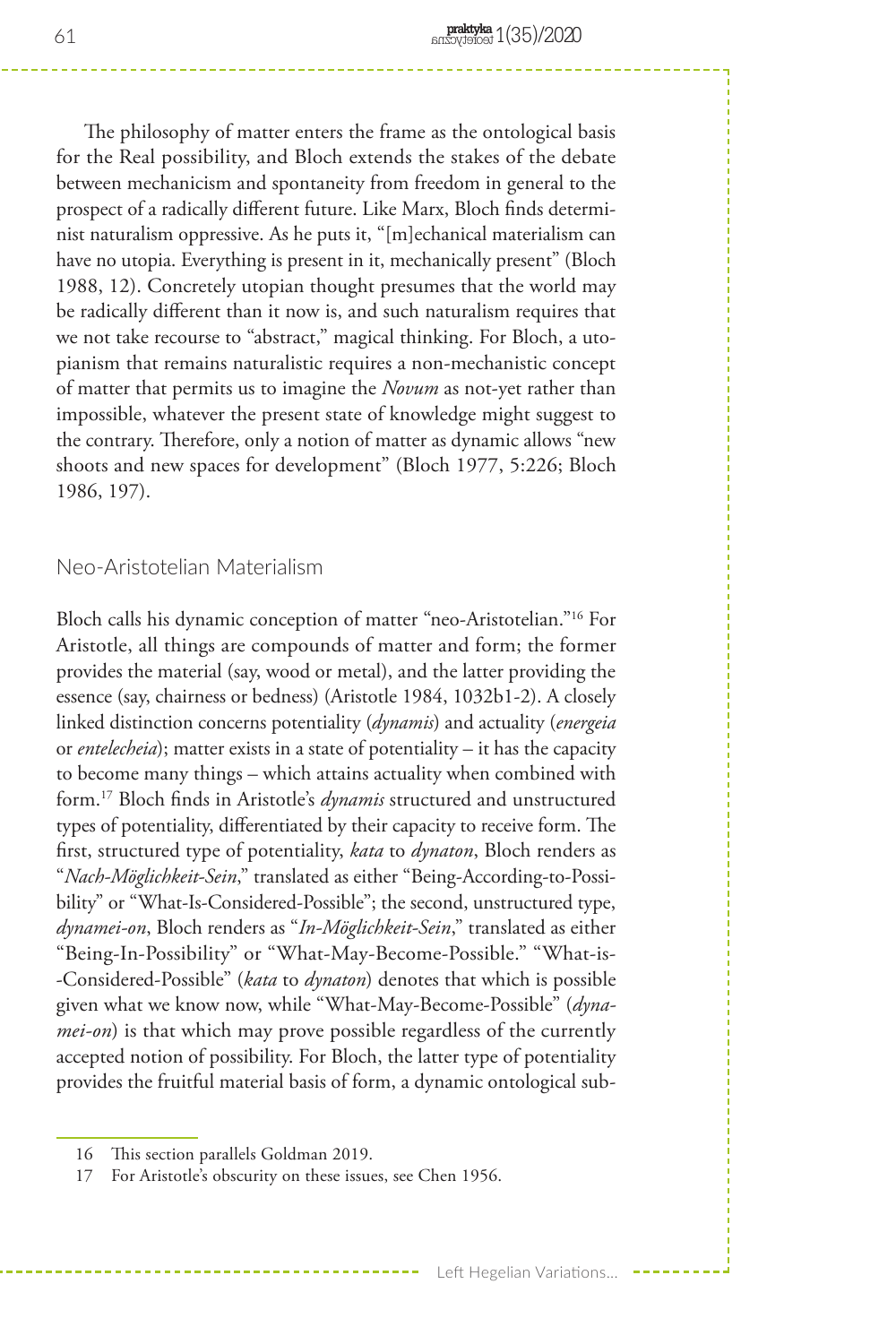strate that inscribes reality in the process of becoming. In line with his idiosyncratic emphasis on matter's unstructured potential, Bloch offers an idiosyncratic interpretation of actuality, the *energeia* or *entelechy* that impels the realization of form. Aristotle's entelechies develop teleologically, according to innate predispositions: given certain environing conditions, for example, an acorn develops into a tree. Bloch, however, draws on a different sense of entelechy, one only briefly mentioned by Aristotle: "open" or "incomplete" entelechy (see Aristotle 1984, 1048b29; Bloch 1985, 409). For Aristotle, unfinished entelechy describes progress in motion – the entelechy, for example, of a plane heading to Warsaw. Bloch interprets unfinished entelechy as related not merely to motion but to ends. Matter is in the process of development, and what develops it (and which it also develops) is for Bloch not a determinate final end, but the self-awareness that human action is the motor of history. Aristotle, in short, gives Bloch a language for naturalizing Hegel's *Geist*.

Bloch's materialism is neo-Aristotelian insofar as he models it on a particular interpretation of the form-matter relationship developed by a line of thinkers that Bloch labels the "Aristotelian Left," with conscious reference to the Right-Left split among Hegel's successors. As Bloch sees things, the dominant interpretation of Aristotelean ontology is marked by Aquinas, for whom form actively impresses itself from without upon a passive, receptive matter. By giving form pride of place, such "right- -wing" Aristotelianism legitimates Church authority, for its holders could claim exclusive knowledge about the proper form human matter must take to enter the Kingdom of Heaven; the hierarchical power of clerics derives, that is, from their claim to have unique insight into how to free us from bondage our to sin and decay (*Romans* 8:21). Against this Aristotelian Right, the Left interpretation elevates matter to the role of active collaborator with form, in which matter itself actively receives essence and is not merely passively impressed by it.

The medieval philosophers Avicenna (Ibn Sina) and Averroës (Ibn Rushd), made three important exegetical turns that laid the Aristotelian Left's foundation. Avicenna's first major innovation, Bloch explains, was to argue that because the body does not outlive death, the soul cannot be seen as sentient (Bloch 2019, 16ff.). This removed the "metaphysical whip" of the notion of hell, alleviating fear of eternal punishment, the clerics' greatest weapon for keeping people in thrall. A second departure is captured in Averroës's doctrine of the unity of human intellect. Neither Avicenna nor Averroës limits reason to a cognitive elite, situating it instead in all humans as possible participants in active intellect; this move democratizes access to truth, against the privileged epistemologi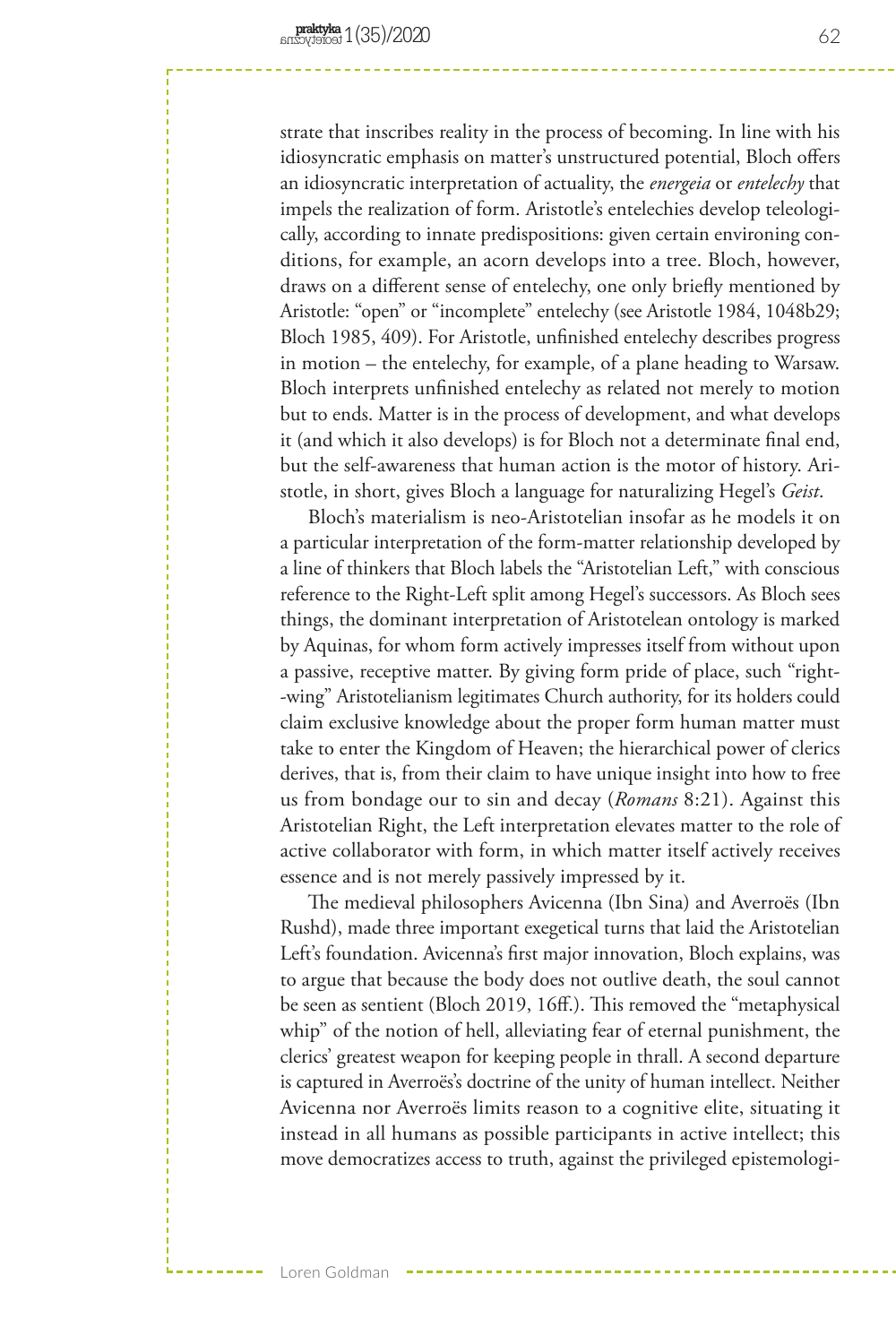cal claims of the Aristotelian Right. The third and most significant interpretive turn concerns the explication of form-matter. In contrast to the Absolute Idealism of extra-material form argued by Aquinas and the Aristotelian Right, Avicenna and the Aristotelian Left emphasize active form *within* matter. The constitutive collaboration of form-matter is not subsumed by matter, but rather, as Bloch explains, Averroës sees matter as predisposed *for* certain forms *if* circumstances for the latter's actualization exist. As Bloch glosses him, this reading of the *Metaphysics* "contains nothing less than the recognition of a specific mediation of progress, one that is necessary at every point and is determined by the maturity of conditions" (Bloch 2019, 55). Small though it may seem, Bloch views this move, by which one *could* argue that matter's variable capacity for receptivity shows it possesses a certain inherent "active" logic of form, as a crucial way station on the path to his own neo-Aristotelian vitalist, self-generating notion of matter. In Bloch's account, this perspective was taken by the medieval Jewish Andalusian poet-philosopher Avicebron (Ibn Gabirol) in his Neo-Platonic concept of "universal matter," which combined spiritual and material existence as the substance of a Plotinian "One," a view sketched further in Giordano Bruno's world-image of a self-fructifying tree of life (Bloch 2019, 57-67). Shortly thereafter, Spinoza's "God, or Nature" gives matter its due, and Marx encapsulates the entire Aristotelian Left's implicit (and concrete) hope of unifying nature and humanity in a "dialectically conceived materialism" (Bloch 2019, 66). In Bloch's account, then, the long sweep of Left Aristotelian thought culminates in Marxism.

Bloch's endorsement of this vital materialism led to the charge that his search for a naturalistic alternative to an inert, traditional Aristotelian account of matter surrenders human agency altogether. In this vein, Alfred Schmidt attacked what he perceived to be Bloch's subordination of humanity to a mystical *natura naturans* (Schmidt 2014), and Jürgen Habermas described him as a "Marxist Schelling," the Romantic monist philosopher of nature (Habermas 1983). Against such critics, however, it is possible to nonetheless understand humans as the effective agents of Bloch's supposed natural subject. In line with his use of Aristotle's notion of open entelechy, Bloch likens his philosophy to an "open system," unfinished for the fact that the world is abundant with new possibilities that active experimentation may yet disclose. When he speaks of Marx as the discoverer of the "matter [*Stoff*] of hope," his scientific language belies his metaphorical intent, for the *Stoff* that educes *Novum* out of matter is action – the human mind is, after all, but a form of material existence. Schmidt and Habermas are correct that the active

When he speaks of Marx as the discoverer of the "matter [*Stoff*] of hope," his scientific language belies his metaphorical intent, for the *Stoff* that educes *Novum* out of matter is action – the human mind is, after all, but a form of material existence.

Left Hegelian Variations...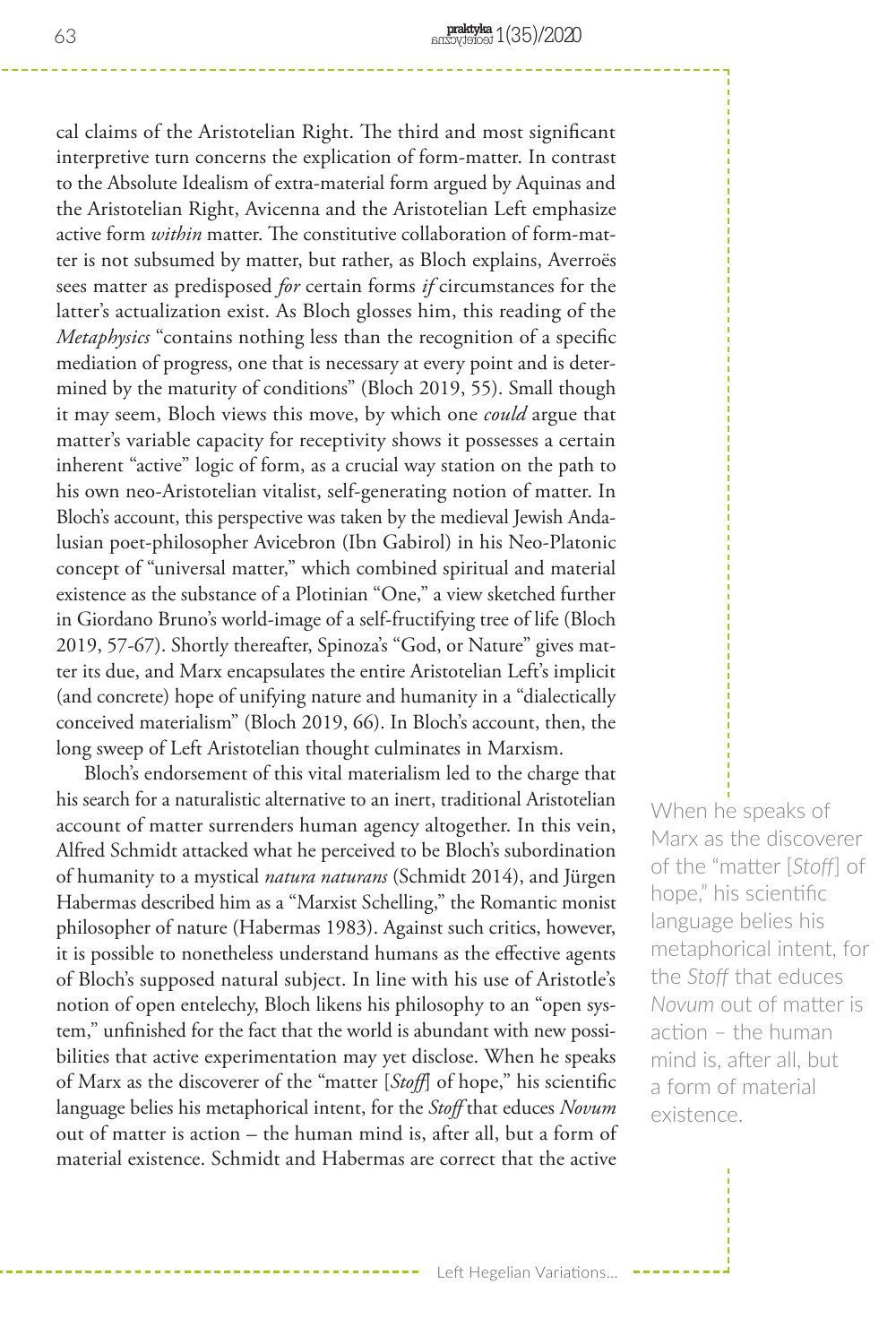agent in dialectical matter is akin to a *natura naturans*, but it must also be appreciated that on Bloch's reading, Marx, following Feuerbach, had definitively described humankind as nature's self-conscious aspect. In contrast to mechanical repetition, ever the same as before, Bloch describes the activity of this dialectical matter as a specific kind of repetition: "namely of the still unrealized total[izing] goal-content itself, which is suggested and tended, tested, and processed out in the progressive newnesses of history" (Bloch 1977, 5:232-233; Bloch 1986, 202). Creative human aspiration, the action of hope, is the natural subject animating neo-Aristotelian matter.

This stress on human agency as the active form educed in matter explains Bloch's interest in *poeisis*, both at the conclusion of *Avicenna and the Aristotelian Left* and in his work in general. Art, human creative ideation and production, enables us to glimpse potential futures, a process Bloch calls "liberating," or "birthing" form from the womb of matter (Bloch 2019, 42-45; see Goldman 2019, xxii). Bloch asks artistic activity to trace the utopian future within matter, to capture and draw out the positive potential of the dawning of a new era, in an evidently collaborative manner that entertains the promise of an eventual rupture towards novel evaluative categories altogether. Art thus offers a model of the future not merely as a dream image, but a "pre-appearance, circulating in turbulent existence itself, of what is real" (Bloch 1977, 5:247; Bloch 1986, 214-215; see Jung 2012). and one that is realized not by the sovereign imposition of humanity upon matter, but by dint of an "alliance technique" co-productive with nature (Bloch 1977, 5:807; Bloch 1986, 695-696).<sup>18</sup> The humanly vital materialism Bloch sketches in his neo-Aristotelian matter enables us to imagine and impel, through our capacities for creation, Real utopian possibility.

## Second Variation: Althusser's Aleatory Materialism

Bloch makes sense of the early Marx's naturalism by linking action to matter's emergent Real possibilities, with the confluence of human agency and the world's inchoate tendency effectuating concrete utopia. Agency in Bloch, then, a thinker usually associated with subjective and aestheticized vision, is closely attuned to matter's ostensibly innate and objective (if still open) potential. By contrast, Louis Althusser – a figure associated with structuralism and the supposed anti-humanism of Marx's

<sup>18</sup> Bloch also uses the phrase "natural alliance"; see Zimmermann 2012.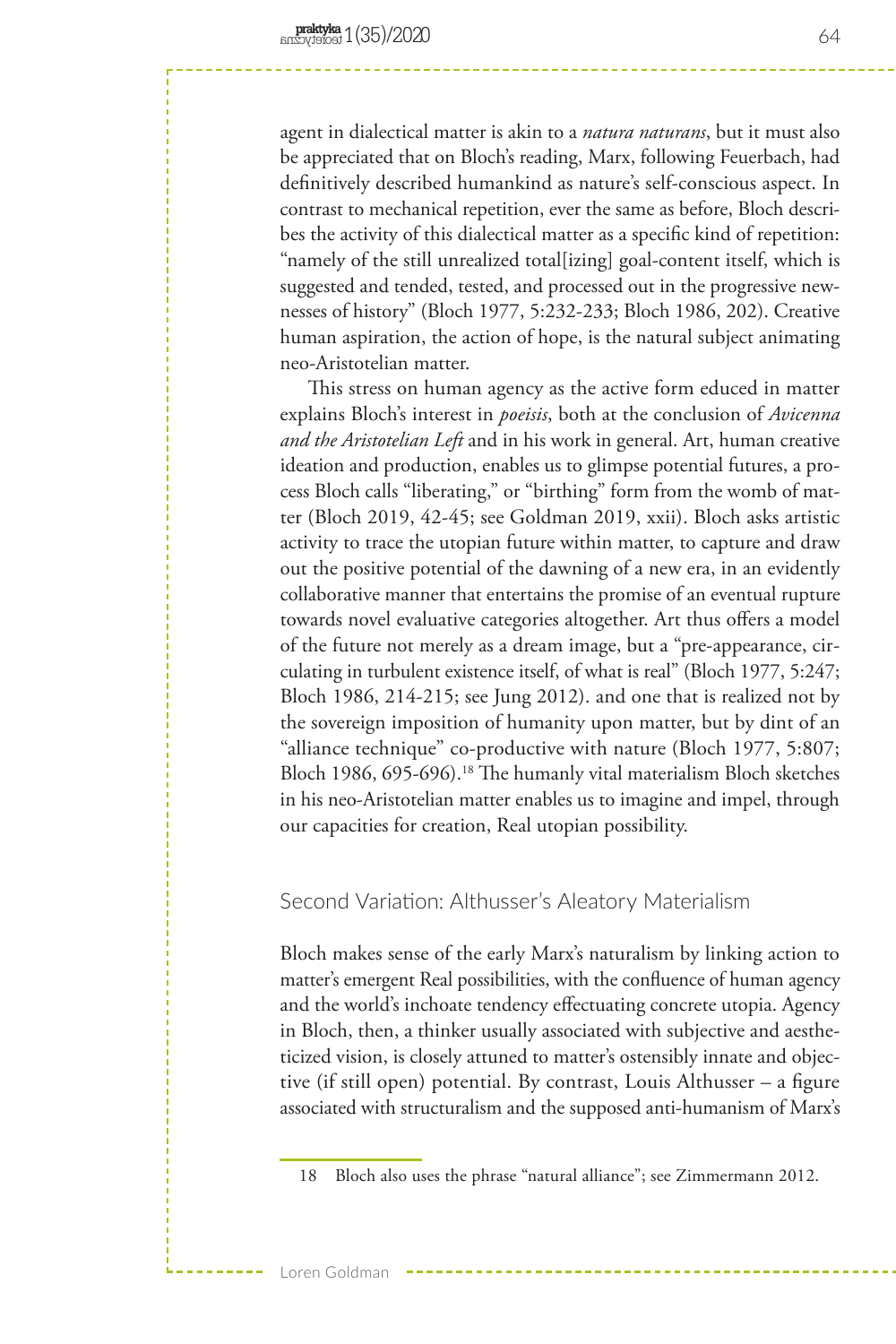economic works – appeals in his own late materialist writings to the humanist Epicureanism of Marx's dissertation. When considering Althusser's ontology, it is important to tread carefully, for his reflections on "aleatory materialism" have no systematic exposition, and the lectures and sketches that comprise his posthumous *Philosophy of the Encounter*  and *Machiavelli and Us* would presumably have been (re)organized and revised before being published (Goshgarian 2006). Moreover, some of these writings date from the period during which Althusser suffered a psychotic break, killed his wife, and was institutionalized; readers must reckon to some degree with those terrible facts.<sup>19</sup> These considerations are raised for neither morbid nor moralistic reasons, for they pose genuine hermeneutical challenges: against this background, it is fair to ask how seriously to take Althusser's musings on determinism and swerves, especially since the crucial language of chance and aleatoriness was added in Althusser's hand to the typed manuscript of *Machiavelli and Us* at an unknown date.<sup>20</sup> In any event, these caveats stated, two texts in particular warrant attention, *Machiavelli and Us* and "The Underground Current of the Materialism of the Encounter."

Although Althusser never mentions Bloch, he similarly claims to identify a hidden or subaltern tradition of materialism suppressed in traditional accounts of modern philosophy's development. Unlike Bloch, however, for whom this tradition travels through various attempts to understand Aristotle's form/matter relationship, Althusser traces its lineage to the cast of characters used by Marx in his dissertation, particularly Lucretius and Epicurus. While Althusser remains surprisingly silent on Marx's text, his own Lucretian naturalism is framed as a response to what he sees as a Democritean mechanistic materialism rampant in contemporary Marxism. Hence Althusser characterizes his ontology as

*the 'materialism'* (we shall have to have some word to distinguish it as a tendency) *of the rain, the swerve, the encounter, the take* [*prise*]… *a materialism of the encounter,* and therefore of the aleatory and of contingency. This materialism is opposed, as a wholly different mode of thought, to the various materialisms on record, including that widely ascribed to Marx, Engels, and Lenin, which, like every other materialism in the rationalist tradition, is a materialism of necessity and teleology, that is to say, a transformed, disguised form of idealism. (Althusser 2006, 167-168)

<sup>19</sup> See Althusser's harrowing (and likely false) narration of the deed in the opening pages of Althusser 1995.

<sup>20</sup> See the editorial notes to Althusser 1999, 104-111.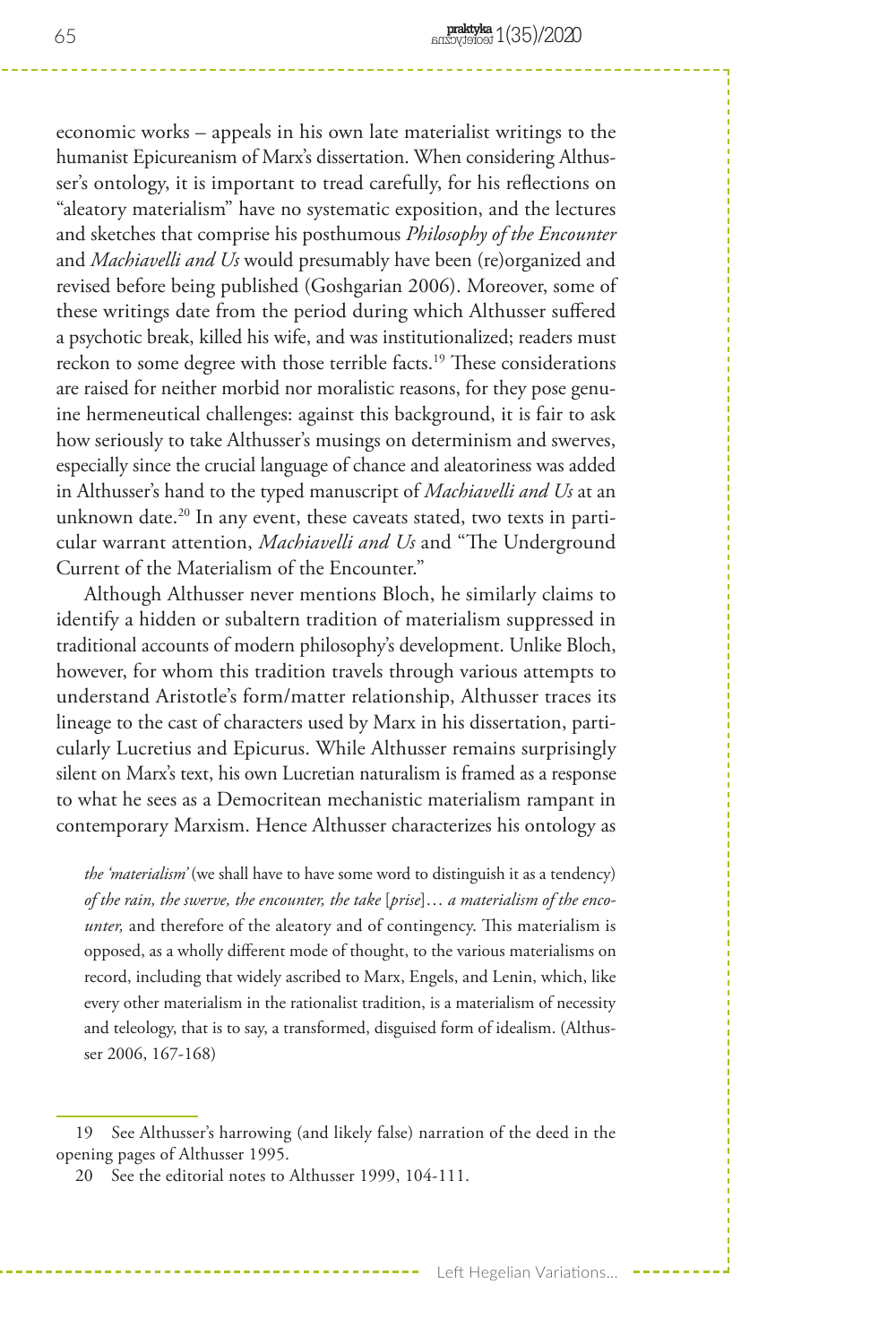In further contrast to Bloch, who traces a more or less continuous line of thinkers, Althusser presents an impressionistic assemblage: Lucretius, Machiavelli, Spinoza, Hobbes, the Rousseau of the second *Discourse*, Marx, and Heidegger. These differences aside, both Bloch and Althusser stress the threats to power posed by their respective hidden traditions. Bloch's Aristotelian Left challenges the supremacy of external form and hence the idealism that justified the Church's worldly power; in like fashion, Althusser's underground current challenges the "idealism of freedom," the belief that the human subject can autonomously impose itself on the world rather than be forced to reckon with its ambivalent status as the result of various intersecting socio-economic forces.

Like Marx in his dissertation, Althusser bases his materialism on Lucretius's swerve, the import of which is that "*the accomplishment of the fact* is just a pure effect of contingency, since it depends on the aleatory encounter of the atoms" (Althusser 2006, 169-170). As with Epicurus and Lucretius, so it is with Heidegger, Althusser reminds us, whose fundamental human category of *Dasein* begins literally, figuratively, and conceptually in the basic contingent thrownness of being-there (Althusser 2006, 189). More than anyone else, however, Althusser takes Machiavelli as the archetypal thinker of aleatory materialism. In Machiavelli's work, Althusser finds unusual insight into the nature of contingency, insofar as it sketches the various and *variable* factors that must align for a specific goal, in Machiavelli's case the unification of Italy. Machiavelli, on Althusser's reading, saw that "it was necessary *to create the conditions for a swerve*," and his dual reflections on Fortuna and *virtù* lead to the conclusion that "[t]he encounter may not take place *or* may take place. The meeting can be missed" (Althusser 2006, 171-172). Althusser therefore argues that the philosophy of the encounter is just as much a doctrine of the void as it is of matter, for the possibility of infinite deferral must be granted in order for the encounter to have meaning *as an encounter* rather than a fate altogether (Althusser 2006, 174). When Althusser invokes Marx here, he confesses that he calls the latter's philosophy "materialism" only in order to insist upon its "radical opposition to any idealism of consciousness or reason, whatever its destination" (Althusser 2006, 189). Althusser hereby stresses that the structuralist accounts of Marxism offered in *Reading Capital* and *For Marx* are intended not to lead to deterministic economism, but rather to contextualize voluntaristic action within the dynamics of social power defined by Marx in his own later writings (see, e.g., Althusser 2005, 229). The "scientific" Marxism for which Althusser is known is not therefore intended to replace humanistic accounts as much as situate their possibilities amidst the objective processes of socio-economic (re)production.

Loren Goldman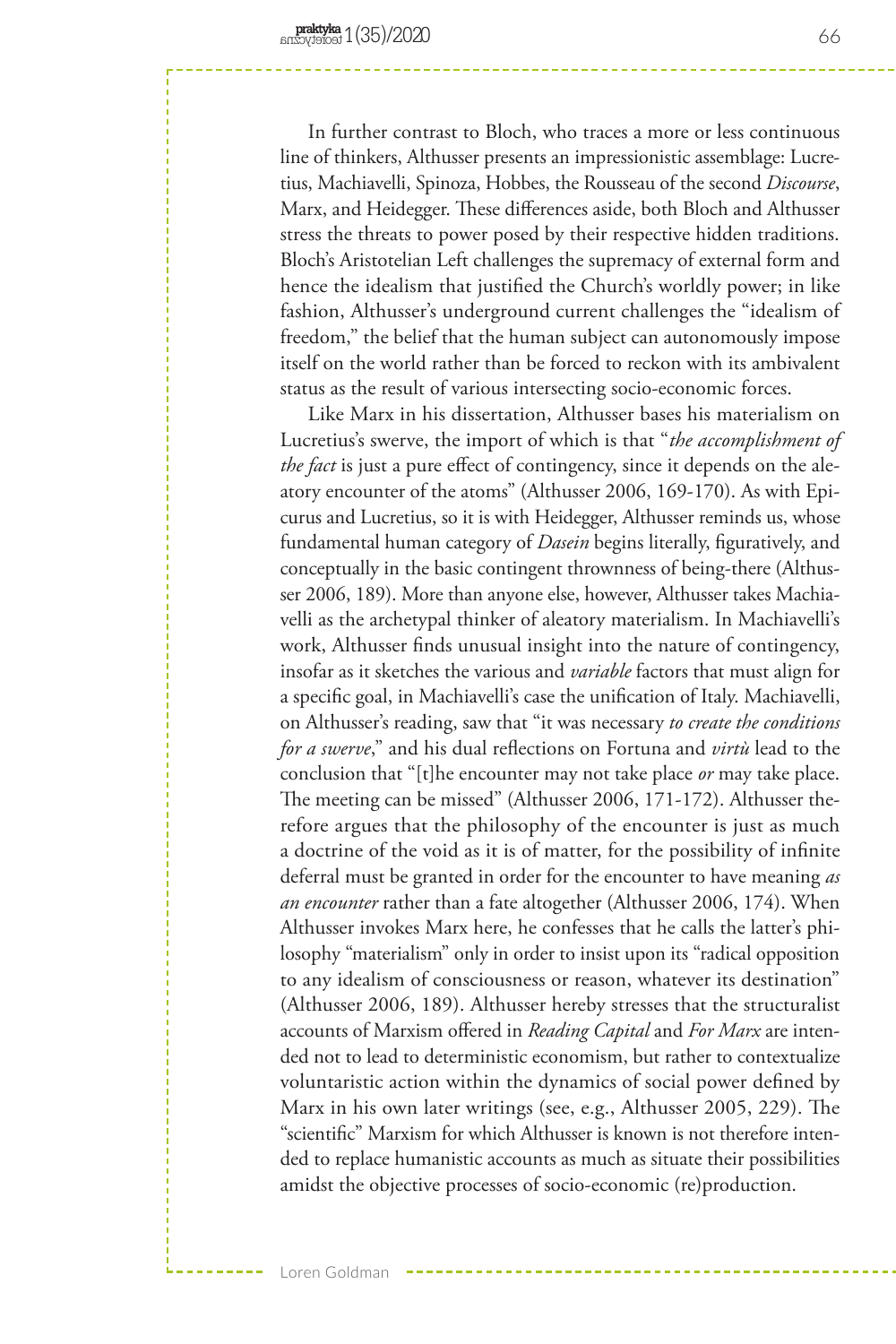It is furthermore significant that Althusser describes how encounters "materialize" events with examples from natural science – of liquids congealing upon reaching a certain state, no less – expressing thereby how various determinate, law-like paths intersect to bring emergent novel formations into being. With collisions, things "take hold,"

that is to say, 'take *form*', *at last give birth to Forms, and new Forms* – just as water 'takes hold' when ice is there waiting for it, or milk does when it curdles, or mayonnaise when it emulsifies. Hence the primacy of 'nothing' over all 'form', and of *aleatory materialism over all formalism*. In other words, not just anything can produce just anything, but only elements destined [*voués*] to encounter each other and, by virtue of their affinity, to 'take hold' one upon the other. (Althusser 2006, 191-192)

Althusser sees Machiavelli as an exemplary aleatory materialist insofar as the Florentine's writings illuminate the *overdetermined* face of reality, the practically infinite combination of liquid elements of social structure that must congeal in encounters in order for new things to begin. No laws cover all situations; instead, we must think of the plentitude of possibilities informing "an aleatory, singular case" (Althusser 1999, 17-18), the creation of a unified Italy, something unique and unprecedented and hence genuinely new. To theorize Italy before it exists is to reach for a beginning – *the* beginning, "rooted in the essence of a thing, since it is the beginning of *this* thing" (Althusser 1999, 6). The dialectical or aleatory thesis Machiavelli represents is reflected in the fact that he is constantly thinking in terms of potential options, "for *alternative conditions for the attainment of his political objective*" (Althusser 1999, 63; see 35). It is in this way that Althusser reads Machiavelli's rejection of traditional morality in politics: given the conditions, in some cases, murder is acceptable; in others, it is counterproductive.<sup>21</sup>

For Althusser, the logic of *The Prince* is the logic of contingent possibility. Machiavelli seeks "a favorable '*encounter*' between two terms: on the one hand, the objective conditions of the conjuncture X of an unspecified region – *fortuna* – and on the other, the subjective conditions of an equally indeterminate individual Y – *virtù*… As we can see, everything revolves around the *encounter and non-encounter*" (Althusser 1999, 74). As Althusser explains in more detail:

<sup>21</sup> Thus, for example, during the consolidation of the Roman Republic it was appropriate that the anti-revolutionary sons of Brutus be killed, whilst Remirro d'Orca's murders in the service of Cesare Borgia's princely rule in Renaissance Emilia Romagna ultimately undermined the latter's cause; see Machiavelli 1996, 45, and Machiavelli 1998, 29-30, respectively.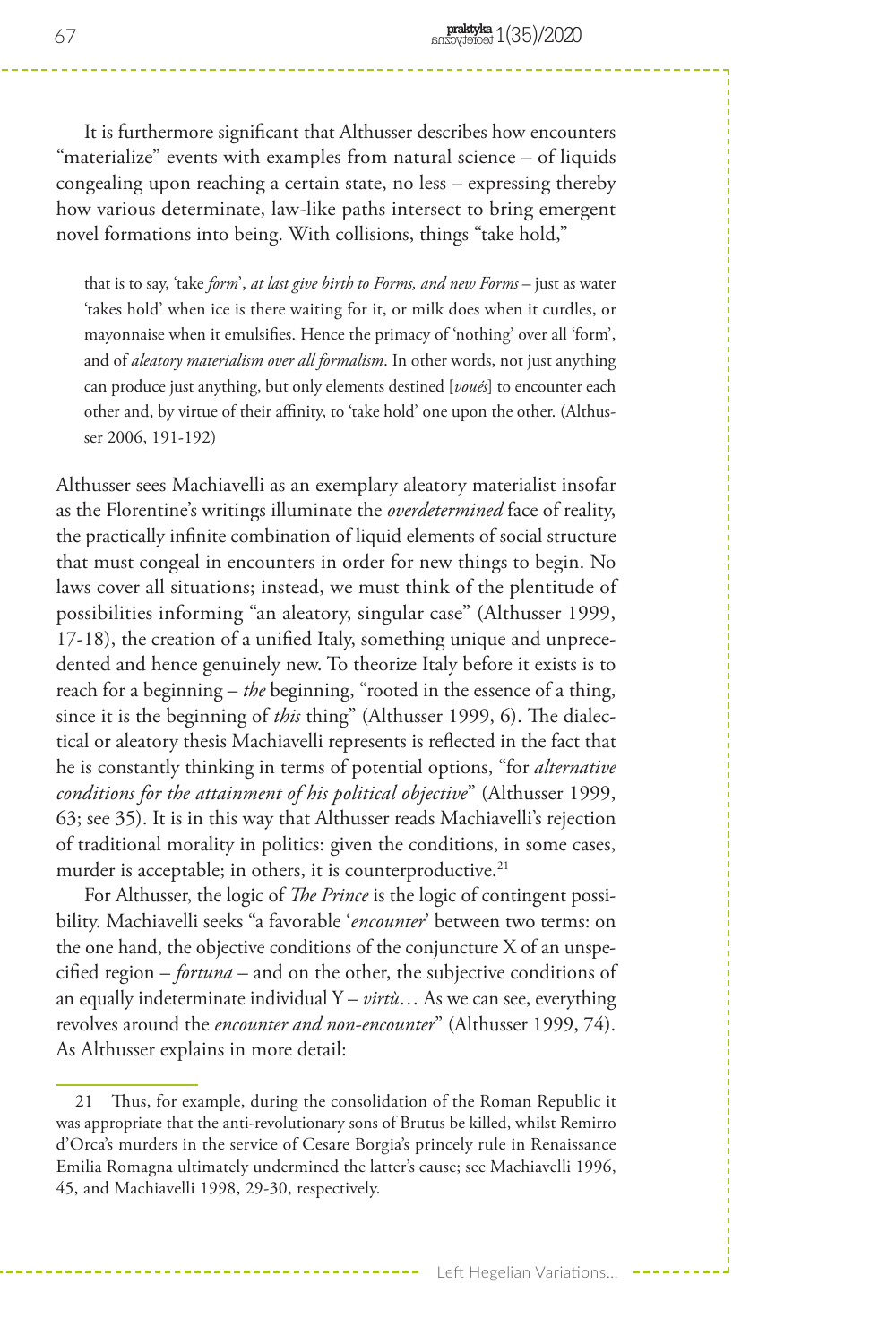*Fortuna* must arrange the 'matter' that is to receive a form. At the same time, an individual must emerge who is endowed with *virtù* – capable, should he have to resort to them, of emancipating himself from dependency on another's forces so as to fashion his own by *virtù*; and finally capable of laying 'very strong foundations for his future power', by rooting himself in the people through *virtù*… In other words, the *abstract* form of the theory is the index and effect of a *concrete* political stance. (Althusser 1999, 76)

*The Prince* is not the only place one sees this sensibility, as a similar convergence of encounters has to be effected if the republican polity described in *The Discourses* is to last, a lastingness that is predicated, as Machiavelli put it, on bringing states back to their beginnings (Machiavelli 1998, 212). Althusser also draws on Machiavelli's plan for a citizen militia rather than the use of mercenaries, mentioned in *The Prince* and fleshed out in *The Art of War*. This army is the embodiment of the aleatory case, an invention of encounters that brings its purpose into being by its very constitution, and not merely as a paper constitution, but in a concrete assemblage of individuals: "with its popular recruitment, amalgamation of town and country, and supremacy of infantry over cavalry – forms and already unites the people whom the state is assigned the goal of uniting and expanding, simply by virtue of being constituted" (Althusser 1999, 89). And, bringing this whole discussion back to Althusser's framework of Marx's scientific structuralism, we gain insight into the contingency he perceives at the foundation of any political, individual or ideological formation: "the possibilities and limits of the nation's realization depend upon a whole series of factors – not only economic, but also pre-existing geographical, historical, linguistic and cultural factors – which *in some sense* prestructure the aleatory space in which the nation will be able to take shape" (Althusser 1999, 11; see 26). The key, of course, is in the meaning of the "in some sense" emphasized in this passage, for that is where one presumably encounters the real action, so to speak. Althusser does not, however, take us that far, leaving posterity instead suggestive hints of a materialism that ironically enough may reflect the need for the sort of humanism Althusser ostensibly denies. If the lesson of Machiavelli is, on the one hand, that propitious conjunctions occur contingently to enable unique events, the Florentine suggests just as strenuously that Fortuna values boldness, and that human agency may still channel the materialist current(s) of history, both underground and above.

If the lesson of Machiavelli is, on the one hand, that propitious conjunctions occur contingently to enable unique events, the Florentine suggests just as strenuously that Fortuna values boldness, and that human agency may still channel the materialist current(s) of history, both underground and above.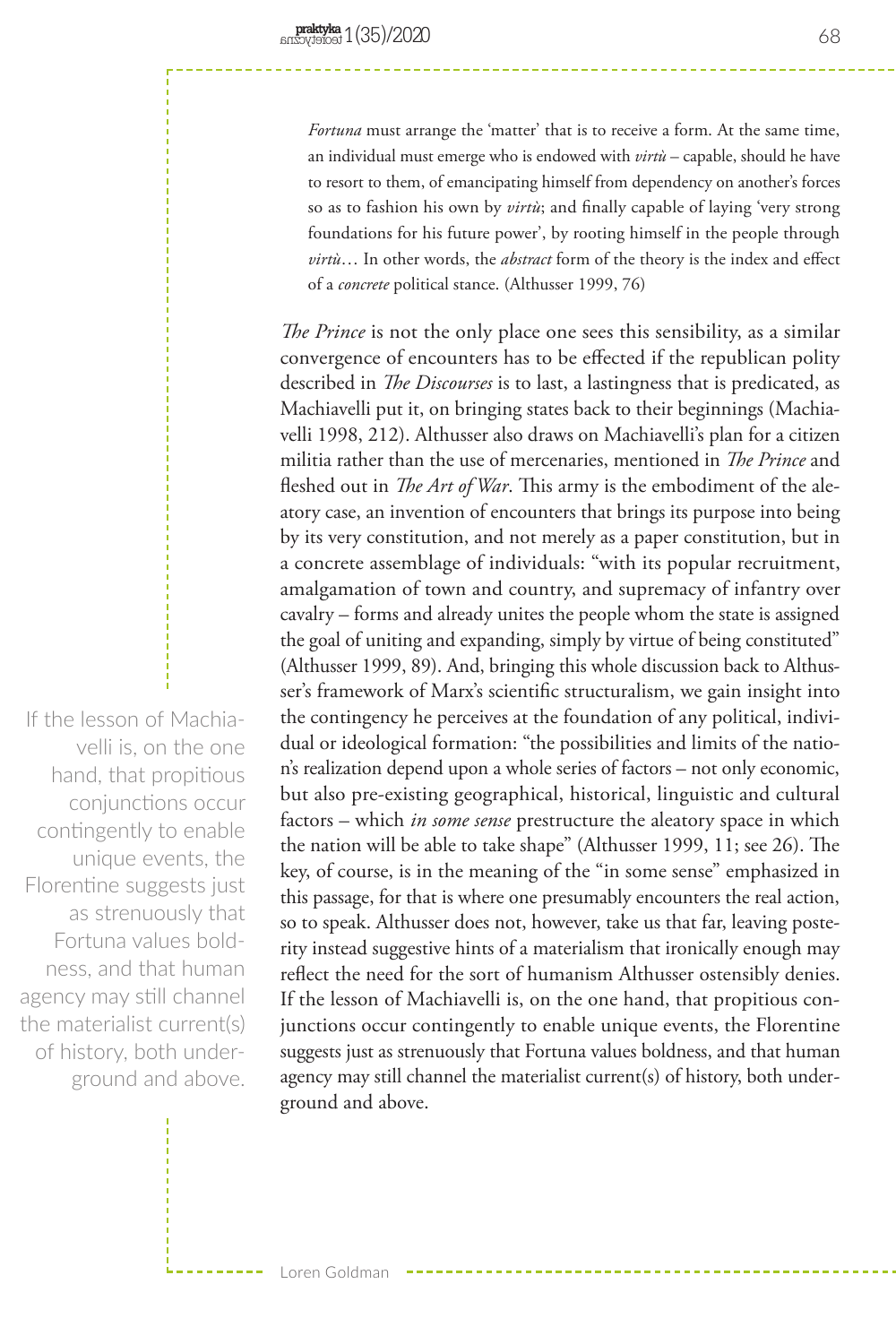# Conclusion

The problem of matter and action facing both Bloch and Althusser recapitulates the Left Hegelian problematic facing the young Marx: how to account for the possibility of freedom within a naturalist ontology, without recourse to a noumenal perspective or a transhistorical *Geist*. Marx turned to the philosophy of matter in Democritus and Epictetus in order to ground spontaneity in a deterministic world; his intellectual descendants Bloch and Althusser turned to ancient and pre-modern thinkers of the same in order to secure the consequentiality of free acts against rigidly scientific or structural Marxism. The latter thinkers' respective forays into ontology are meant, moreover, as complements to historical materialism. Put in Bloch's terms, both he and Althusser contribute here not to the cold stream of dispassionate social analysis but to the warm stream of utopian prophecy, sketching materialism for revolutionary action rather than for understanding the historical laws of social dynamics. The Not-Yet demands an ontology that allows genuine novelty to arise in this world.

Bloch and Althusser differ considerably, as we have seen, in the substance of their materialisms. Bloch emphasizes emergence, the drawing out of novel forms from inactivated dispositions in matter, and builds his neo-Aristotelian account on a line of teleological philosophers of nature. Althusser's aleatory materialism, by contrast, stresses the contingency of historical possibilities, in which chance encounters mark formal inflection points in matter's trajectory, a point he makes with reference to diverse phenomenologists of action. Attention to their respective ontologies reveals, furthermore, both thinkers to be markedly different than they are usually painted by Bloch is not a subjectivist aesthete fixated on the abstract horizon of the beyond, but a Left Aristotelian materialist whose concrete utopianism takes its cues from the world's emerging Real possibilities. Likewise, Althusser is not a static structuralist fixated on an immutable social framework, but an artist of contingency and encounters, of bold acts that may radically alter the trajectories of the world's ongoing processes. Each take, moreover, imagines a different tactical relationship to the present: Bloch tethers action to the development of nature's open tendencies, while Althusser envisions an energetic disruption of the processual status quo. They share, nonetheless, the common purpose of securing space for agency against determinist accounts of history, and present their ontologies for the sake of effectuating political action. Indeed, against those who malign utopian impulses as mystified, neither Bloch's nor Althusser's warm stress on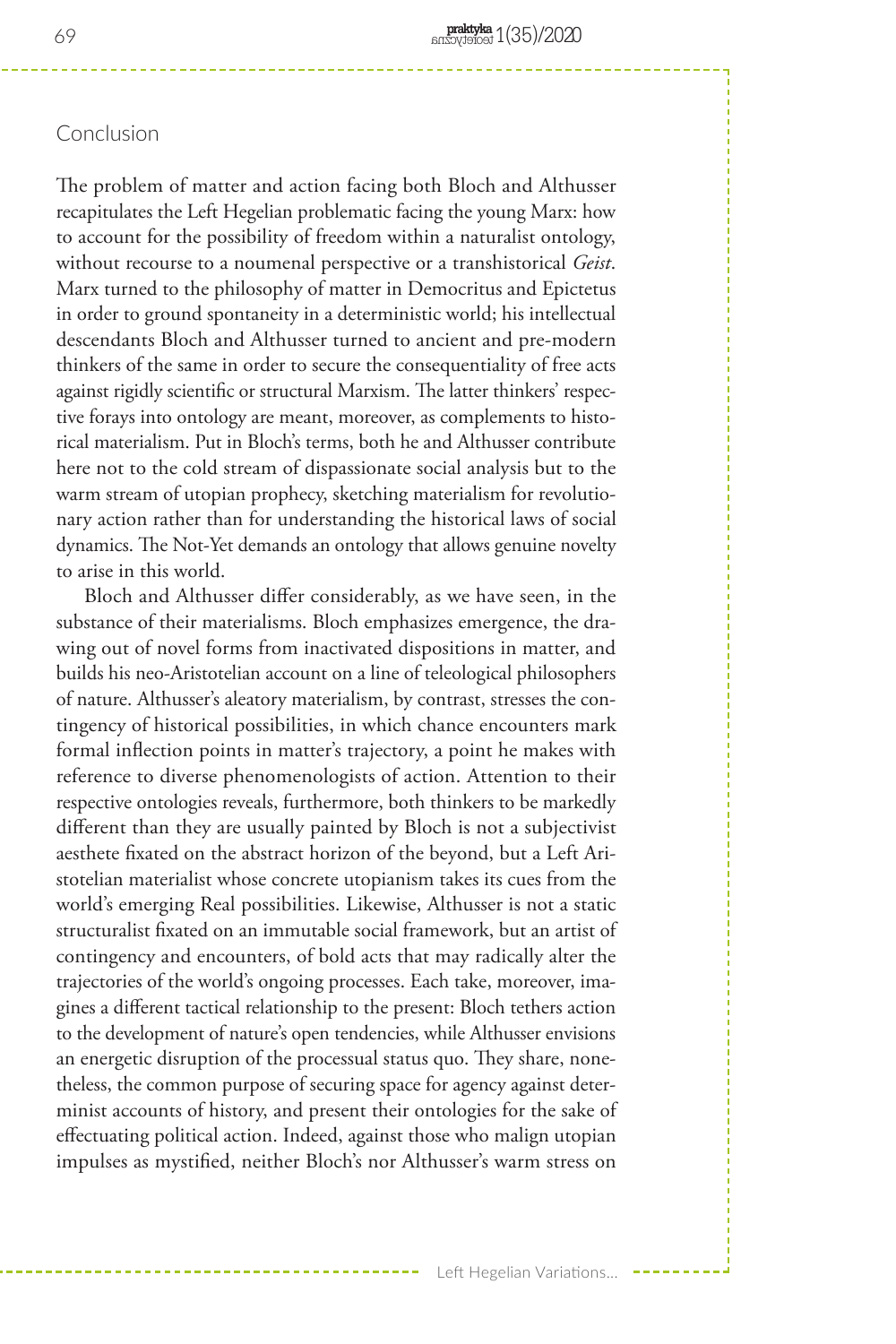agency entails blindness to reality. Bloch sees novel forms arising from matter thanks to the informed (and in-forming) action of those who have reflected on its inchoate energies; in like fashion, Althusser highlights the (cultivated) qualities of judgment and prudence in Machiavelli that lend *virtù* traction and contingency its revolutionary potential.

Concerned as they are with deep ontology rather than the laws of historical development, the Left Aristotelian and aleatory materialisms offered by Bloch and Althusser admittedly underline, on the one hand, the decidedly unorthodox and idiosyncratic qualities of their respective Marxisms. On the other hand, by using the philosophy of matter to emphasize the possibility of utopian action and genuine novelty, Bloch and Althusser not only pick up an overlooked thread in the earliest Marx, but also stay true to Marxism's revolutionary praxis of fabricating a better future (see McManus 2003): "Philosophers have only *interpreted* the world in various ways; the point is to *change* it."

#### **References**

- Adorno, Theodor and Max Horkheimer. 1994. *Briefe und Briefwechsel I, 1928-1940*. Frankfurt: Suhrkamp.
- Althusser, Louis. 1995. *The Future Lasts Forever: A Memoir*, translated by Richard Veasey. New York: The New Press.
	- \_\_\_\_\_. 1999. *Machiavelli and Us*, translated by Gregory Elliott. London: Verso.
	- \_\_\_\_\_. 2005. *For Marx*, translated by Ben Brewster. London: Verso.
	- \_\_\_\_\_. 2006. "The Underground Current of the Materialism of the Encounter". In *Philosophy of the Encounter: Later Writings, 1978- 1987*, edited by Francois Matheron and Oliver Corpet, translated by G. M. Goshgarian, 163–207. London: Verso.
- Aristotle. 1984. *Metaphysics*, translated by W. D. Ross. In *The Complete Works of Aristotle*, 2 vols. edited by Jonathan Barnes, 1552–1728. Princeton: Princeton University Press.
- Beiser, Frederick. 2014. *After Hegel*. Princeton: Princeton University Press.

Bloch, Ernst. 1977. *Gesamtausgabe*, 16 vols. Frankfurt: Suhrkamp. Vol. 5: *Das Prinzip Hoffnung*.

Vol. 7: *Das Materialismusproblem, seine Geschichte und Substanz*. Vol. 8: *Subjekt-Objekt: Erläuterungen zu Hegel*.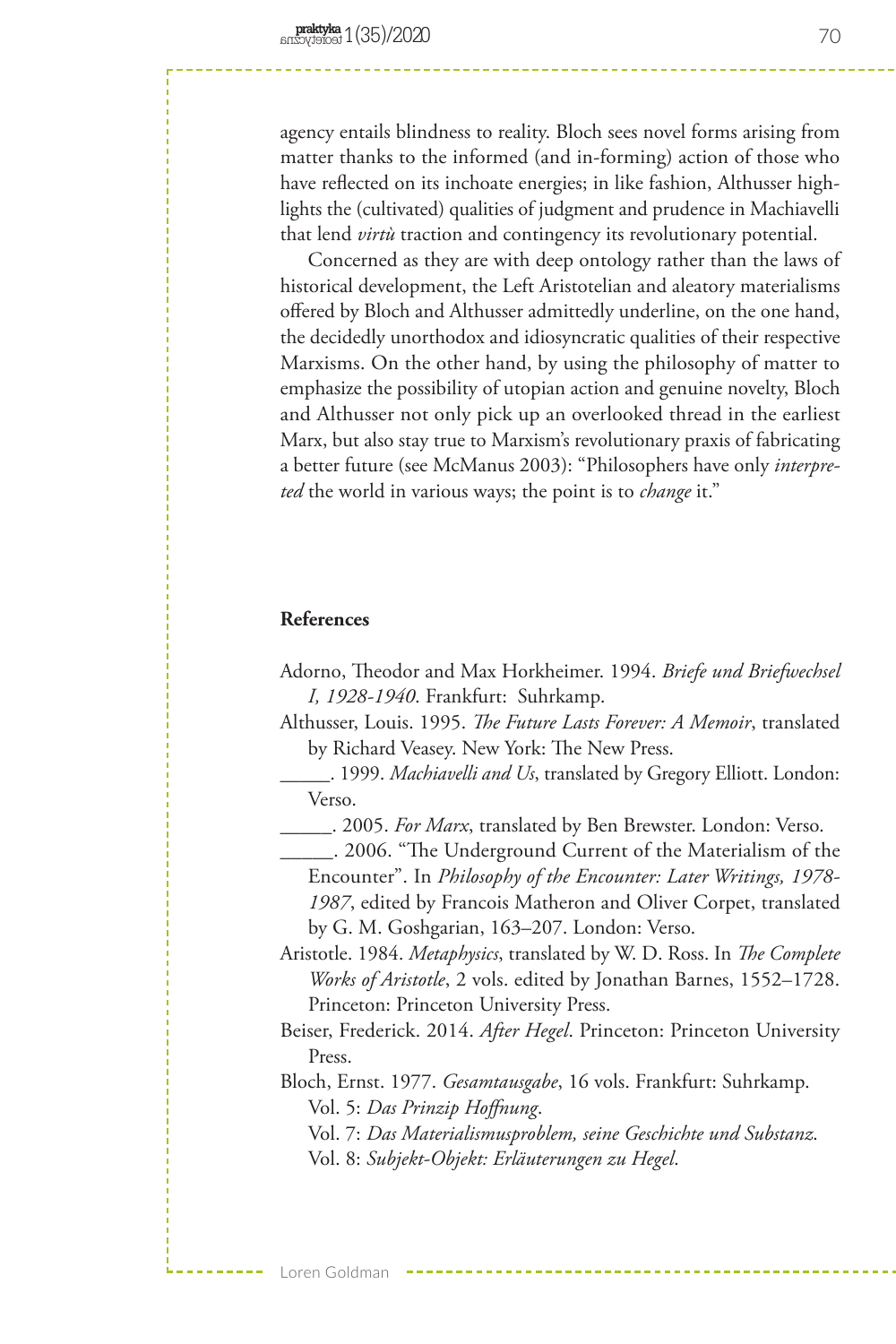- Vol. 10: *Philosophische Aufsätze zur objektiven Phantasie*.
- Vol. 13: *Tübinger Einleitung in die Philosophie*.
- Vol. 15: *Experimentum Mundi: Frage, Kategorien des Herausbringens, Praxis*.
- \_\_\_\_\_. 1985. *Tendenz, Latenz, Utopie*. Frankfurt: Suhrkamp.
- \_\_\_\_\_. 1986. *The Principle of Hope*, 3 vols, translated by Neville Plaice, Stephen Plaice and Paul Knight. Cambridge, MA: MIT Press.
- \_\_\_\_\_. 1988. "Something's Missing". In Ernst Bloch, *The Utopian Function of Art and Literature: Selected Essays*, edited by and translated by Jack Zipes and Frank Mecklenberg, 1–17. Cambridge, MA: MIT Press.
	- \_\_\_\_\_. 2018. *On Karl Marx*. London: Verso.
- \_\_\_\_\_. 2019. *Avicenna and the Aristotelian Left*, translated by Loren Goldman and Peter Thompson. New York: Columbia University Press.
- Bouretz, Pierre. 2010. *Witnesses for the Future*. Baltimore: Johns Hopkins University Press.
- Breckman, Warren. 1999. *Marx, The Young Hegelians, and the Origins of Radical Social Theory*. Cambridge: Cambridge University Press.
- \_\_\_\_\_. 2019. "The Young Hegelians". In *The Cambridge History of Modern European Thought*, vol. 1: *The Nineteenth Century*, edited by Peter Gordon and Warren Breckman, 88–110. Cambridge: Cambridge University Press.
- Chen, Chung-Hwan. 1956. "Different Meanings of the Term Energeia in the Philosophy of Aristotle". *Philosophy and Phenomenological Research* 17(1): 56–65.
- Dietschy, Beat, Doris Zeilinger, and Rainer E. Zimmermann, Ed. 2012. *Bloch-Wörterbuch*. Berlin: de Gruyter.
- Diogenes Laertius. 1925. *Lives of the Eminent Philosophers*, vol. II. Cambridge, MA: Loeb Classical Library.
- Engels, Friedrich. 1969. *Anti-Dühring*. Moscow: Progress Publishers. \_\_\_\_\_. 1974. *Ludwig Feuerbach and the Outcome of Classical German* 
	- *Philosophy*. New York: International Publishers.
- \_\_\_\_\_. 1977. *Socialism, Utopian and Scientific*. In *The Marx-Engels Reader*, edited by Robert Tucker, 683–717. New York: Norton.
- \_\_\_\_\_. 1990. *Dialektik der Natur*. In *Marx-Engels Werke*, vol. 20, 307– 568. Berlin: Dietz Verlag.
- Feuerbach, Ludwig. 2012a. "Introduction to The Essence of Christianity". In *The Fiery Brook: Selected Writings*, edited by and translated by Zawar Hanfi, 97–134. New York: Verso.
	- \_\_\_\_\_. 2012b. "Preliminary Theses on the Reform of Philosophy". In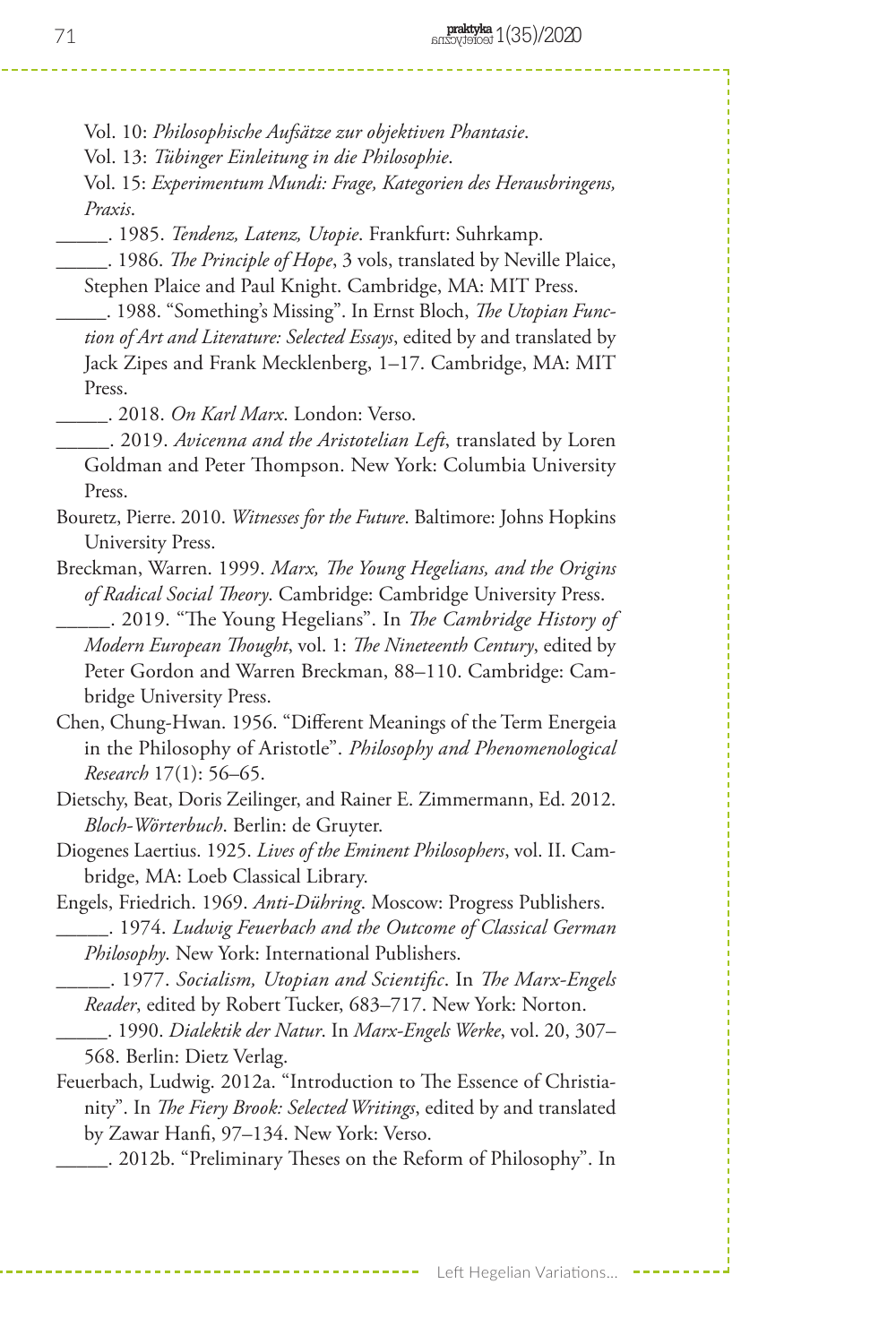*The Fiery Brook*, edited by and translated by Zawar Hanfi, 153–174. New York: Verso.

Goldman, Loren. 2019. "Introduction". In Ernst Bloch. *Avicenna and the Aristotelian Left*, translated by Loren Goldman and Peter Thompson, xi–xxvi. New York: Columbia University Press.

Goshgarian, G. M. 2006. "Translator's Introduction". In Louis Althusser. *Philosophy of the Encounter: Later Writings, 1978-1987*, edited by Francois Matheron and Oliver Corpet, translated by G. M. Goshgarian, xiii–l. London: Verso.

Habermas, Jürgen. 1983. "Ernst Bloch—A Marxist Schelling". In *Philosophical-Political Profiles*, translated by Frederick G. Lawrence, 61–78. Cambridge: MIT Press.

Hegel, Georg Friedrich Wilhelm. 1975. *Lectures on the Philosophy of World History: Introduction*, translated by H. B. Nisbet. Cambridge, UK: Cambridge University Press.

Holz, Hans Heinz. 2012. "Spekulativer Materialismus". In *Bloch-Wörterbuch*, edited by Beat Dietschy, Doris Zeilinger, and Rainer E. Zimmermann, 483–508. Berlin: de Gruyter.

Jung, Werner. 2012. "Vor-Schein". In *Bloch-Wörterbuch*, edited by Beat Dietschy, Doris Zeilinger, and Rainer E. Zimmermann, 664–672. Berlin: de Gruyter.

Lenin, V. I. 1972. *Materialism and Empirio-Criticism*. In *Lenin: Collected Works*, vol. 14. Moscow: Progress Publishers.

Lucretius. 2007. *The Nature of Things*, translated by Alicia Stallings. New York: Penguin Classics.

Machiavelli, Niccolo. 1996. *Discourses on Livy*, translated by Harvey Mansfield and Nathan Tarcov. Chicago: University of Chicago Press.

\_\_\_\_\_. 1998. *The Prince*, translated by Harvey Mansfield. Chicago: University of Chicago Press.

Marx, Karl. 1990. *Capital*, vol. 1, translated by Ben Fowkes. New York: Penguin Classics.

\_\_\_\_\_. 2000. "Preface to A Critique of Political Economy". In *Karl Marx: Selected Writings*, edited by David McLellan, 424–428. Oxford: Oxford University Press.

\_\_\_\_\_. 2006. *Difference between the Democritean and the Epicurean Philosophy of Nature*. In *The First Writings of Karl Marx*, edited by Paul M. Schafer, 84–184. Brooklyn: Ig Press.

Marx, Karl and Friedrich Engels. 2000. *The Communist Manifesto*. In *Karl Marx: Selected Writings*, 2nd edition. edited by David McLellan, 245–272. Oxford: Oxford University Press.

Mazzini, Sylvia. 2012. "Kältestrom—Wärmestrom". In *Bloch-Wörter-*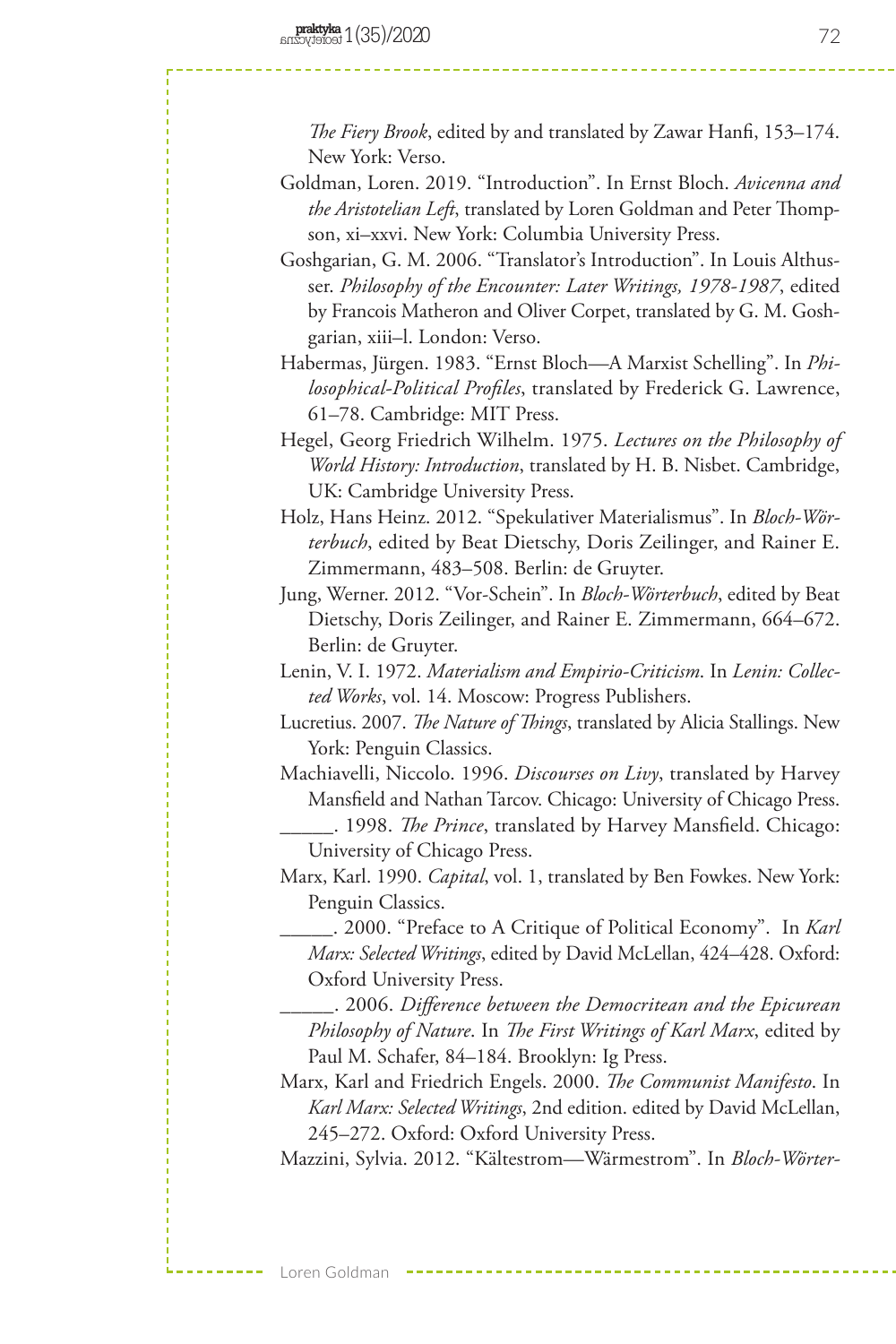*buch*, edited by Beat Dietschy, Doris Zeilinger, and Rainer E. Zimmermann, 224–231. Berlin: de Gruyter.

McLellan, David. 1972. *Marx before Marxism*. Middlesex, UK: Pelican.

- McManus, Susan. 2003. "Fabricating the Future: Becoming Bloch's Utopians". *Utopian Studies* 14(2): 1–22.
- Moir, Cat. 2013. "The Education of Hope: On the Dialectical Potential of Speculative Materialism". In *The Privatization of Hope*, edited by Peter Thompson and Slavoj Zizek, 121–143. Durham, NC: Duke University Press.
- \_\_\_\_\_. 2019. "In Defense of Speculative Materialism". *Historical Materialism* 27(2): 123–155.
- Ricoeur, Paul. 1970. "Hope and the Structure of Philosophical Systems". *Proceedings of the American Catholic Philosophical Association* 44: 55–69.
- Schmidt, Alfredited. 1973. *Emanzipatorische Sinnlichkeit: Ludwig Feuerbachs anthropologischer Materialismus*. München: C. Hanser.
- \_\_\_\_\_. 2014. *The Concept of Nature in Marx*, translated by Ben Fowkes. London: Verso.
- Seneca. 1917. "Epistle 12". In *Seneca*, Volume IV: Epistles 1-65/, translated by Richard Mott Gummere. Cambridge, MA: Loeb Classical Library.
- Siebers, Johan. 2012. "Novum" In *Bloch-Wörterbuch*, edited by Beat Dietschy, Doris Zeilinger, and Rainer E. Zimmermann, 412–416. Berlin: de Gruyter.
- Shaw, William. 1991. "Historical Materialism". In *A Dictionary of Marxist Thought*, 2nd edition, edited by Tom Bottomore, 234-239. Oxford: Blackwell.
- Stirner, Max. 1995. *The Ego and Its Own*, edited by and translated by David Leopold. Cambridge: Cambridge University Press.
- Wiggershaus, Rolf. 1994. *The Frankfurt School*. Cambridge. MA: MIT Press.
- Zimmermann, Rainer. 2012. "Naturallianz, Allianztechnik". In *Bloch- -Wörterbuch*, edited by Beat Dietschy, Doris Zeilinger, and Rainer E. Zimmermann, 349–360. Berlin: de Gruyter.